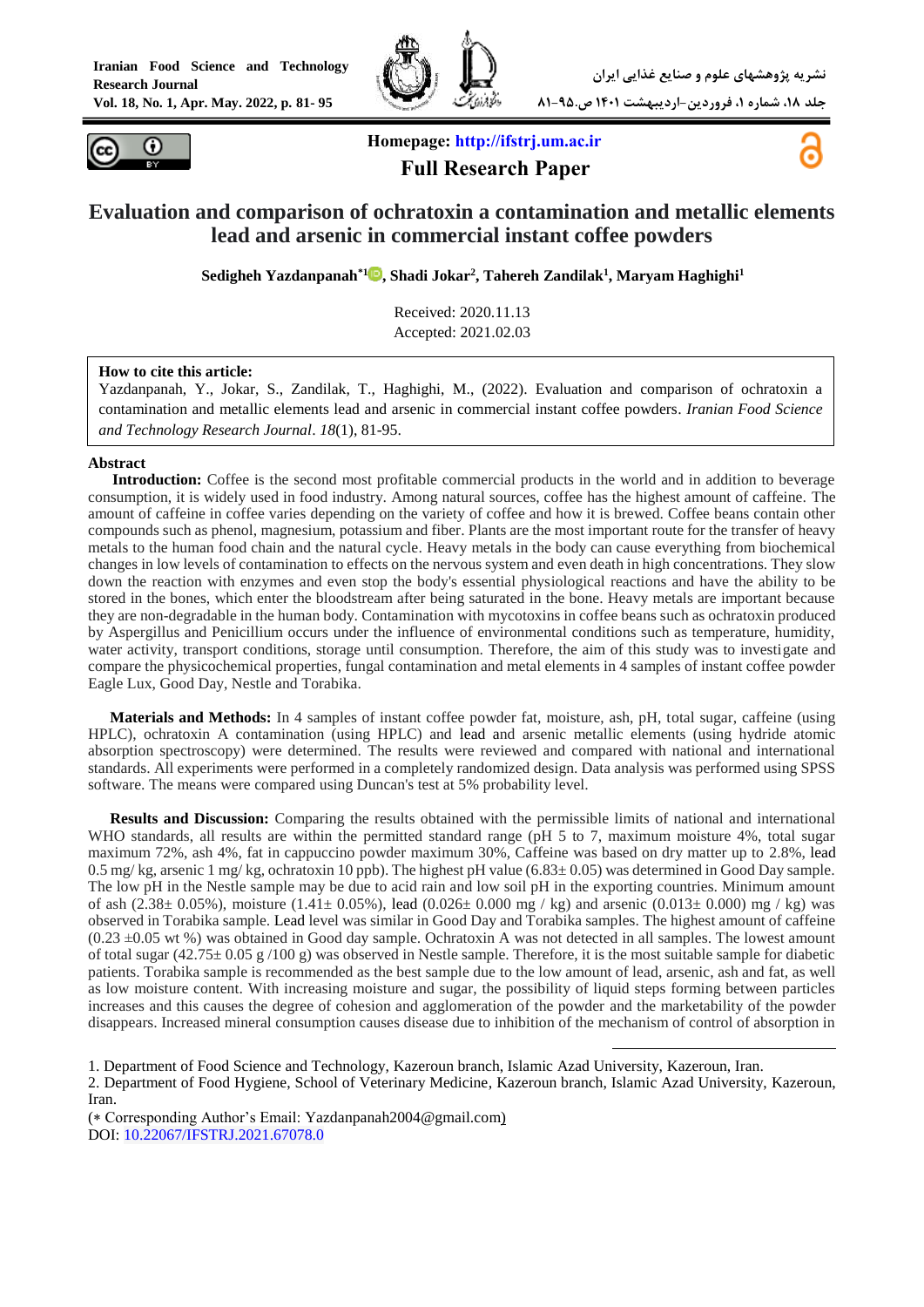the small intestine and accumulation in the body. Therefore, as the amount of total ash in coffee increases, its adverse effects on the body intensify. Torabika is the most suitable sample for people with cardiovascular disease due to the lower fat content.

**Keywords:** Food chain, Heavy metals, Instant coffee powder, Ochratoxin A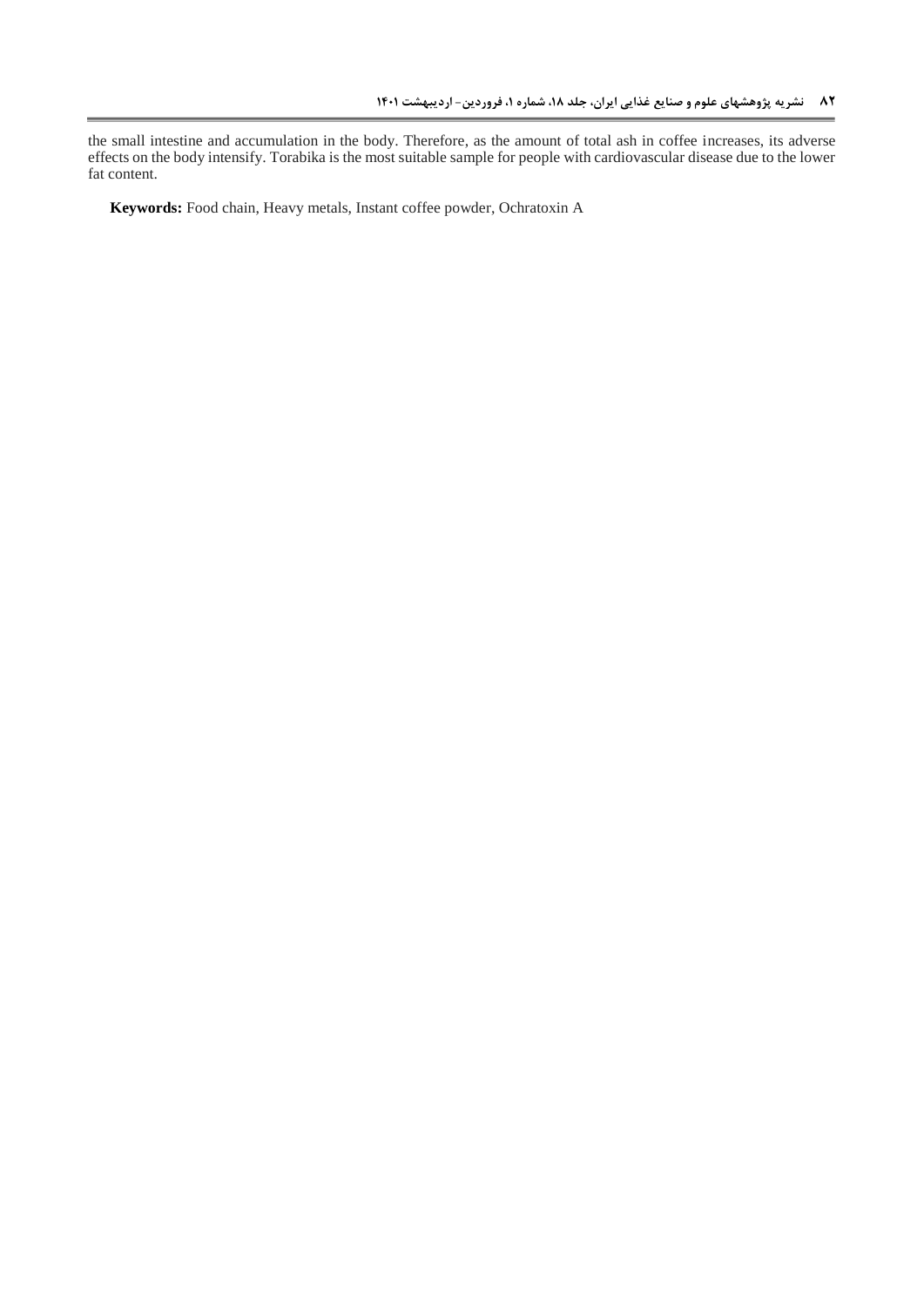

# **مقاله علمی-پژوهشی**

**بررسی و مقایسه آلودگی اکراتوکسین <sup>A</sup> و عناصر فلزی سرب و آرسنیک در پودرهای تجاری قهوه فوری**

> **- مریم حقیقی<sup>1</sup> - طاهره زندی لک<sup>1</sup> 2 - شادی جوکار \*1 صدیقه یزدانپناه** تاریخ دریافت: ۱۳۹۹/۰۸/۲۳ تاریخ پذیرش: 9211/99/91

#### **چکیده**

دانه قهوه دومین فرآورده سودآور تجاري در دنیا میباشد و عالوه بر مصرف نوشیدنی در صنایع غذایی کاربرد فراوانی دارد. در تهیه بستنی، شیرینی و شکالت استفاده میشود. گیاهان مهمترین مسیر انتقال فلزات سنگین به زنجیره غذایی انسان و چرخه طبیعت محسوب میشوند. فلزات سنگین بهدلیل غیرابل تجزیه بودن، اثرات سوء آنها بر سالمتی موجودات زنده و انسان حائز اهمیت میباشد. لذا هدف از این تحقیق، بررسی و مقایسه خصوصیات فیزیکوشیمیایی، آلودگی اکراتوکسین A، عناصر فلزي سرب و آرسنیک در 4 نمونه پودر قهوه فوري Lux Eagle، day Good، Nestle و Torabika میباشد. در مقایسه نتایج بهدست آمده با حدود مجاز استانداردهاي ملي و بين الملليWHO، همه نتايج در محدوده مجاز استاندارد (pH (محلول ١٠٪) ۵ تا ٧، رطوبت حداکثر ۴٪ (گرم در ١٠٠ گرم ماده خشک)، قند کل حداکثر ۷۲٪ (گرم در ۱۰۰ گرم ماده خشک بدون چربی)، خاکستر ۴٪ (گرم در ۱۰۰ گرم ماده خشک بدون چربی)، چربی در پودر کاپوچینو حداکثر ۳۰٪ (گرم در ١٠٠ گرم ماده خشک)، کافئین بر اساس ماده خشک حداکثر ٢/٨٪، سرب ٠/۵ میلیگرم بر کیلوگرم بر کیلوگرم بر کیلوگرم، اکراتوکسین ١ppb١٠) قرار داشتند. بیشترین مقدار pH( 6/80±1/15 )در نمونه day Good و پایینترین مقدار pH در نمونه Nestle تعیین گردید. کمترین مقدار خاکستر )7/08±1/15%(، رطوبت )0/40±1/15%(، سرب )±1/111 1/176 میلیگرم بر کیلوگرم( و آرسنیک )1/111 1/100± میلیگرم بر کیلوگرم( در نمونه Torabika مشاهده شد. مقدار سرب در نمونههای Good day و Torabika مشابه تعیین گردید. بیشترین مقدار کافئین (۰۵+۱×۲۳+۰ درصد وزنی) در نمونه Good day حاصل شد. در تمام نمونهها میزان اکراتوکسین A منفی بود. کمترین مقدار قند کل )47/75±1/15 گرم در صد گرم( در نمونه Nestle مشاهده شد. نمونه Torabika به دلیل ناچیز بودن مقدار سرب، آرسنیک، خاکستر و چربی موجود در آن، همچنین پایین بودن مقدار رطوبت بهعنوان بهترین نمونه پیشنهاد میشود.

**واژههای کلیدی:** پودر قهوه فوري، زنجیره غذایی، فلزات سنگین، اکراتوکسین A .

#### **مقدمه**

قهوه، در گروه نوشیدنیهاي پرمصرف در سراسر جهان قرار دارد. قهوه و محصوالت بر پایه قهوه ترکیباتی هستند، که در سرتاسر جهان در طعم، بافت و شکلهاي متنوعی تولید میشود. تاریخچه پیداش قهوه نخستین بار به قرن یازدهم میالدي در اتیوپی و سپس عربستان، ترکیه، استانبول و اروپا برمیگردد. درخت قهوه، گیاهی از خانواده *Rubiaceae* میباشد. دانههاي قهوه اندازهاي بین 05 تا 08 میلیمتر دارند، که در آغاز سبز رنگ و پس از رسیدن، رنگ قهوهاي گیالسی به خود میگیرد. مرغوبیت دانههاي قهوه براساس مکان جغرافیایی و گونه گیاه قهوه دستهبندي میشود. بین گونههاي مختلف قهوه به ترتیب سه گونه سایر از *Coffea robusta* و *Coffea Aliberica*، *Coffea Arabica* گونهها معروفتر میباشند و بیشتر کشت میشود. در میان منابع طبیعی،

**.** 

قهوه باالترین میزان کافئین را دارا است. بهطور متوسط یک فنجان قهوه 01 تا 011 میلیگرم کافئین دارد. میزان کافئین موجود در قهوه بسته به نوع قهوه و روش دمکردن آن متفاوت است و حاوي ترکیبات دیگري از جمله فنول، منیزیم، پتاسیم و فیبر است. کافئین در حدود 711 میلیگرم میتواند سیستم عصبی مرکزي را تحریک، خستگی را کاهش و فعالیت ذهنی را افزایش دهد (Naidu, 2008). در مورد خصوصیات قهوه مطالعاتی انجام شده است. [Bhumiratana](#page-12-0) و همکاران )7100( خصوصیات آرومایی قهوه را بررسی کردند، نتایج نشان داد که آمادهسازي، میزان برشته کردن و ترکیبات شیمیایی مولد عطر و طعم باعث ایجاد آروما میباشند [\)](#page-12-0) .,*al et* [Bhumiratana](#page-12-0) [2011](#page-12-0)(. Vittayaporn و [Wirunthanakrit](#page-13-1)( 7106 )بر خصوصیات حسی پودر قهوه فوري 0 در 0 مطالعاتی انجام دادهاند و گزارش کردهاند

<sup>-0</sup> گروه علوم و صنایع غذایی، واحد کازرون، دانشگاه آزاد اسالمی، کازرون، ایران. -7 گروه بهداشت مواد غذایی، دانشکده دامپزشکی، واحد کازرون، دانشگاه آزاد اسالمی، کازرون، ایران.

<sup>)\*</sup> ایمیل نویسنده مسئول: com.gmail@2004yazdanpanah) DOI: [10.22067/IFSTRJ.2021.67078.0](https://dx.doi.org/10.22067/ifstrj.2021.67078.0)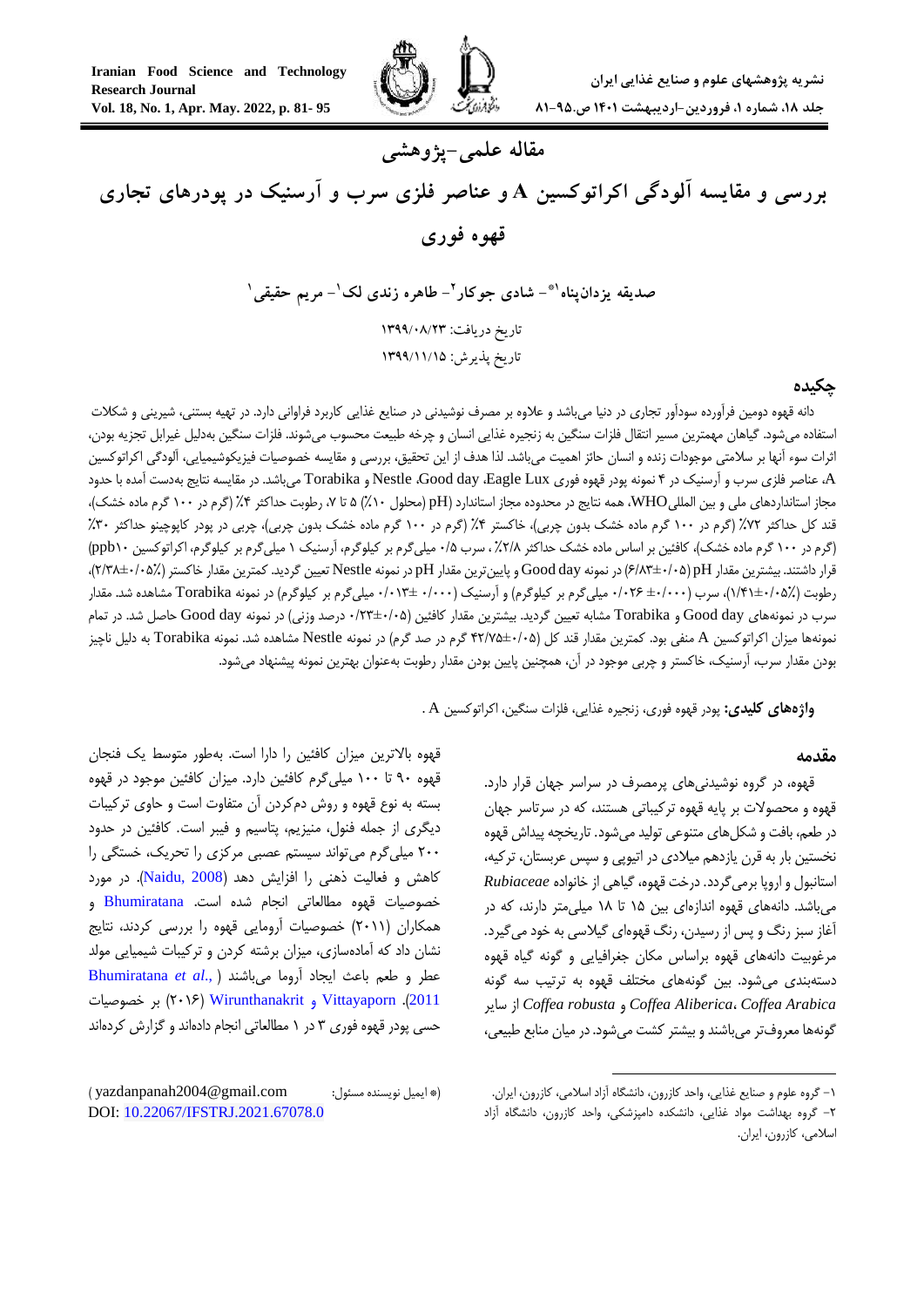که فوريبودن آن باعث گسترش استفاده از آن است )[2016](#page-13-1) Miclaus و [Ghirisan](#page-12-1) .)[Vittayaporn and](#page-13-1) Wirunthanakrit, )7107( در تولید قهوه دو روش خشک کردن پاششی و خشک کردن انجمادي در حفظ خصوصیات آنتیاکسیدانی را مورد مطالعه قرار دادند و گزارش کردند که خصوصیات آنتیاکسیدانی قهوه درخشککردن Ghirisan  $\&$  , [2017](#page-12-1)) بالاتری حفظ شده است (2017 , [& Ghirisan](#page-12-1) .)[Miclaus](#page-12-1)

اکراتوکسین A با فرمول شیمیایی C<sub>20</sub>H<sub>18</sub>O<sub>6</sub>NCl، متیل استری است که در حاللهاي آلی قطبی بهخوبی حل میشود. به دنبال رشد برخی قارچها از جنس پنیسیلیوم و آسپرژیلوس بهعنوان متابولیت ثانویه تولید میشود. حضور اکراتوکسین A در طیف وسیعی از مواد غذایی شامل غالت، قهوه، میوههاي خشک، آب انگور و فراوردههاي گوشتی عملآوري و خشک شده گزارش شده است. در مناطق با آب و هواي سرد و مرطوب تولید میشود و نگهداري نامناسب منشأ آلودگی است. اکراتوکسین A مهمترین مایکوتوکسینی است که خاصیت تراتوژنیک، نوروتوکسیک، ژنوتوکسیک، ایمنوتوکسیک و نفروتوکسیک دارد. باعث فیبروز کلیهها و تومورهاي مجاري ادراري مثانه است .)[Zinedine](#page-14-0) *et al*., 2007(

امروزه مناطق وسیعی از دنیا تحت تاثیر آلودگی عناصر سنگین قرار گرفتهاند که توسعه صنعتی در کشورها را میتوان یکی از عوامل مهم این فرآیند برشمرد. فلزات سنگین موجود در منابع آب و خاک، یا بصورت طبیعی و یا در اثر آلودگی وارد این منابع میشوند. مقادیر باالي فلزات سنگین در آب بر سالمت انسان تاثیر سوء داشته و منجر به غیرقابل مصرفشدن آب میشود. این فلزات، زمانی که در مقادیر زیاد در خاک وجود داشته باشند بهوسیله ریشه گیاهان جذب و به اندامهاي هوایی منتقل شده و موجب اختالل در سوخت و ساز گیاهان و کاهش رشد میشود. عالوه بر این وجود مقادیر زیاد فلزات سنگین در خاک یک تهدید جدي میباشد. معضل اصلی مربوط به فلزات سنگین آن است که این آالیندههاي غیرآلی بر خالف آالیندههاي آلی تجزیهپذیر نمیباشند. این واقعیت فلزات سنگین را به یکی از خطرناکترین گروه آالیندههاي زیست محیطی مبدل ساخته است. از میان فلزات سنگین، آرسنیک یک فلز سنگین بسیار خطرناک میباشد که بهوسیله منابع طبیعی و مصنوعی وارد محیط زیست میشود این فلز با ایجاد انواع بیماريها، سالمتی انسان را تهدید میکند. بهطوري که در مسمومیتهاي حاد، حتی باعث مرگ افراد میشود. تعدادي از مردم جهان به دلیل استفاده از آب آلوده به آرسنیک، از بین رفتهاند و میلیونها نفر، از بیماريهاي پوستی و انواع مختلف سرطان ناشی از آلودگی رنج میبرند )[2002 ,Suzuki &](#page-13-2) Mandal). سرب یک فلز سنگین است که میتواند در صورت بلع یا تنفس براي سالمتی انسان مضر باشد. آثار سرب بر روي بدن به میزان قرار گرفتن در معرض آلودگی بستگی دارد و بهطور کلی اثرات شناخته شده سرب بر روي بدن از تغییرات

بیوشیمیایی در مقادیر کم آلودگی تا تاثیر بر روي سیستم عصبی و حتی مرگ در غلظتهاي باال میباشد. سرب باعث کند کردن واکنش با آنزیمها و حتی متوقفکردن واکنشهاي فیزیولوژي ضروري بدن میشود و توانایی ذخیره شدن در استخوانها را نیز دارد که پس از اشباع استخوان از سرب، وارد خون میشود )[2015 ,Shiomi](#page-13-3)). [Zazouli](#page-14-1) و همکاران )7101( میزان غلظت سرب و کادمیوم را در چندین نمونه چاي سیاه تجاري مورد مطالعه قرار دادند و مشخص گردید که در صورت افزایش مدت زمان عملآوري چاي از 05 دقیقه به 01 دقیقه، غلظت کادمیوم و سرب در نمونهها افزایش چشمگیري خواهد داشت. [Kulhari](#page-12-2) و همکاران )7100( بر گیاهان دارویی پرکاربرد جمعآوري شده از بخشهاي مختلف شمال غربی هند میزان فلزات سنگین آهن، جیوه، روي، سرب، کادمیوم، کبالت، کروم، منگنز و نیکل را مورد مطالعه قرار دادند. نتایج نشان داد که باید از کشت گیاهان دارویی و گیاهان پر مصرف در رژیم غذایی بهمنظور اجتناب از خطرات بهداشتی در نزدیکی محیطهاي آلوده بهویژه مناطق صنعتی جلوگیري به عمل آورد )2013 .,*al et* [Kulhari](#page-12-2)). آلودگی خاکها و گیاهان با فلزات سنگین، یک مشکل جدي در حال گسترش است. لذا هدف از پژوهش حاضر مقایسه و بررسی ویژگیهاي فیزیکیشیمیایی و تعیین غلظت فلزات سنگین سرب و آرسنیک در چهار نمونه پودر قهوه فوري تجاري است.

## **مواد و روشها**

نمونههاي مختلف پودر قهوه فوري مورد استفاده در این پژوهش Good ،)مالزي ،Adak East Trading Company( Eagle Lux Anglo-Swiss ( Nestle ،)مالزي ،KAPAL API Company( day Mayura ) Torabika وf سوئیس ،Condens Milk Company Company، اندونزي( بود که از فروشگاه مواد غذایی شیراز خریداري شد. دانه قهوه استفاده شده در پودرها مخلوطی از *Arabica Coffea* بود. ترکیبات تشکیلدهنده پودرها شامل شکر، طعمدهنده )وانیل(، شربت گلوکز، استابیالیزر )340E 331،E)، امولسیفایر )481E)، پودر قهوه فوري، شکر پالم، روغن نارگیل هیدروژنه شده، مالتودکسترین، کازئیناتسدیم، روغن نارگیل تصفیه شده، پودر خامهاي کننده لبنی، روغن هیدروژنه پالم، تنظیمکنندههاي اسیدیته )ii340E، کننده خامهاي پودر ،(E170i( آنتیکیکینگ ،(E452i،E331iii غیرلبنی، نمک، شیرینکننده مصنوعی، شیر خشک بدون چربی، پودر آب پنیر و پودر کاکائو بود. مواد شیمیایی شامل اسید نیتریک، اسید هیدروکلریک، کلرید منیزیم، نیترات منیزیم، بوروهیدرید سدیم، یدید پتاسیم، متانول، اکسید منیزیم، دياتیل اتر، پترولیوم اتر، ديفنیل ديتیوکاربازن، کلروفرم، سیترات آمونیوم سه آبه، سیانور پتاسیم، اسید سولفوریک، اسید پرکلریک، هگزا متافسفات سدیم، الکل اتیلیک، کلرهیدرات هیدرواکسیل آمین، آمونیاک، اسید کلریدریک، شناساگر آبی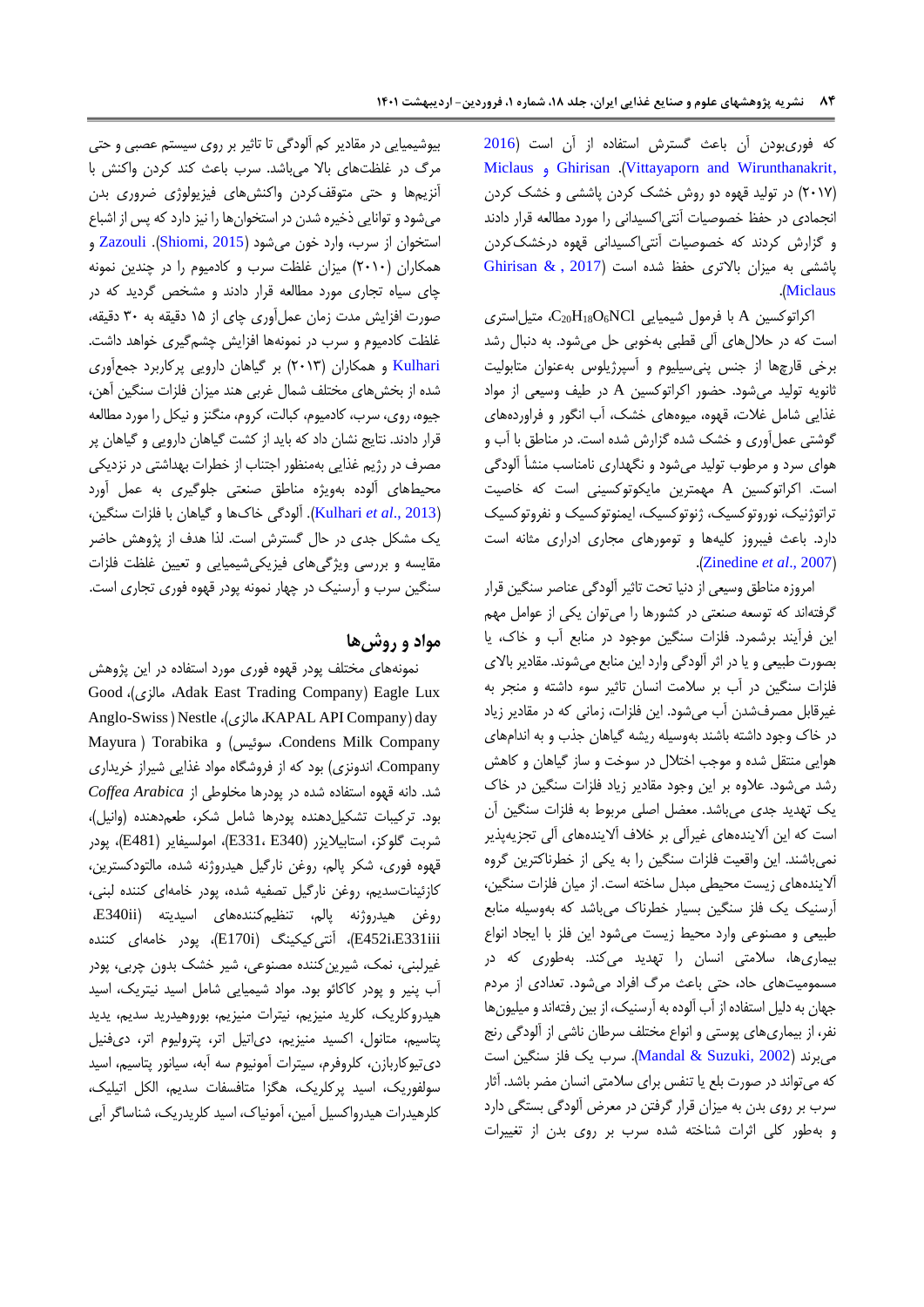بروموتیمل، نیترات سرب خالص آزمایشگاهی و کلرهیدرات هیدرواکسیلآمین خالص آزمایشگاهی )Merck، آلمان( جهت انجام آزمونها تهیه شدند.

## **اندازهگیری خصوصیات فیزیکی شیمیایی**

مقدار چربی (بر اساس روش رزگاتلیب)، رطوبت (بر اساس روش آونگذاري در دماي 7 010± درجه سانتیگراد(، خاکستر )بر اساس روش کورهگذاري در دماي ±75 575 درجه سانتیگراد( و مقدار قند کل )بر اساس محلول فهلینگ( بر روي پودر قهوه فوري بر اساس استاندارد ملی ایران، بهترتیب به شماره 00007و4704 اندازهگیري شد ) [,ISIRI](#page-12-3) .)[ISIRI, 2012, 11137;](#page-12-3) [2018, 4714](#page-12-3)

### **اندازهگیری pH**

01 گرم نمونه پودر با 011 میلیلیتر آب مقطر رقیق شده و کامال مخلوط شد. با استفاده از pHمتر )JENWAY، انگلستان( که با محلول تامپون مناسب کالیبره شده بود)بافر 4 و 7(، اندازهگیري شد ) ,ISIRI .)2012, 11137

#### **اندازهگیری کافئین**

511 میلیگرم پودر قهوه با 5 میلیلیتر آب جوش مخلوط شد و سپس در دستگاه اولتراسوند )SONOPULS، 4200 -HD، آلمان( به مدت 01 دقیقه قرار گرفت. 7/5 میلیلیتر از عصاره حاصل را برداشته و براي اندازهگیري کافئین با استفاده از محلولهاي کاریز I و II مورد آزمایش قرار داده شد. 1/0 میلیلیتر محلولهاي کاریز I( 01/6 میلیگرم پتاسیم هگزاسیانوفرات سه آبه با آب مقطر به حجم 011 میلیلیتر رسانده شد( و 1/0 میلیلیتر محلولهاي کاریز II( 70/0گرم استات روي با 7 میلیلیتر اسید استیک گالسیال مخلوط شد و با آب مقطر به حجم ۱۰۰ میلی لیتر رسید) با ۲/۵ میلی لیتر نوشیدنی قهوه مخلوط شد، سپس به حجم 51 میلیلیتر با محلول آب: متانول )01:01 حجمی/ حجمی) رسانده شد. ۱۰ دقیقه بی حرکت گداشته شد. فاز رویی براشته شد و به مدت 5 دقیقه با سرعت 4111 دور در دقیقه سانتریفوژ )4232 -ALC، آمریکا( شد. جهت اندازهگیري مقدار کافئین، از دستگاه HPLC<sup>0</sup> RP ستون از استفاده با( USA،Infinity lc1220،Agilent( -18LiChroCART به طول 75 سانتیمتر استفاده گردید. با کمک 7 فیلترهاي سرنگی از نوع PTFE )1/45 میکرومتر( محلول استاندارد یا عصاره فیلتر شد و به مقدار 01 میکرومتر به ستون کروماتوگرافی تزریق شد. فاز متحرک شامل متانول/ محلول آبی اسید استیک با pH 7/8 )05/65 حجمی/ حجمی( و سرعت جریان 0 میلیلیتر در دقیقه بود.

1

0 شناسایی ترکیب با آشکارساز آرایه دیود در طول موج 777 نانومتر انجام شد. براي تهیه محلولهاي استاندارد ابتدا یک محلول اصلی به غلظت ٣٠٠ میکروگرم بر میلیلیتر تهیه شد و سپس غلظتهای ٢۵، ،51 ،011 051 و 711 میکروگرم بر میلیلیتر از محلول اصلی با رقیقسازي بهدست آمد. با رسم غلظتهاي استاندارد در مقابل سطح زیر نمودار منحنی کالیبراسیون تهیه شد. مقدار کافئین (Wx) بر حسب ماده خشک بهصورت عددي معادل گرم در 011 گرم قهوه محاسبه شد .([Moeenfard](#page-13-4) *et al.*, 2021)

### **اندازهگیری سرب**

براي اندازهگیري سرب، 01 گرم نمونه در 71میلیلیتر آب مقطر حل گردید. 7/5 میلیلیتر اسید کلریدریک غلیظ به آن افزوده شد و مدت 5 دقیقه بهمزده شد، دو بخش حاصل شد. همراه این عمل به نمونه پایینی حاوي 75 میلیلیتر آب مقطر، 7/5 میلیلیتر اسید کلریدریک افزوده شد. ۵ تا ۶ قطره شناساگر آبی بروموتیمول به هر یک از دو نمونه آزمون و بخش پایینی افزوده شد و روي هر یک بهوسیله یک بورت محلول آمونیاک قطره قطره اضافه شد تا به رنگ آبی درآید. سپس به هر یک 0/5 میلیلیتر آمونیاک و پس از آن 0 میلیلیتر سیترات آمونیوم و 0 میلیلیتر محلول سیانور پتاسیم اضافه گردید. محتویات آن بهوسیله تکان دادن مخلوط گردیدو به آن بین 5 تا 01 میلیلیتر محلول ویتیزن71 میلیگرم در لیتر بهطور افزایشی اضافه شد، تا الیه کلروفرمی زیرین از رنگ قرمز آجري دیتیزنات سرب به رنگ سبز، آبی یا ارغوانی در آید. به نمونه پایینی نیز محلول دیتیزن اضافه و مخلوط گردید. محلول کلروفرمی به قیف جداکننده دیگري منتقل و با 01 میلیلیتر اسید نیتریک یک درصد مخلوط گردید و به شدت همزده شد به نحوي که سرب به الیه آبی منتقل شد. در این صورت الیه کلروفرمی به رنگ سبز خالص درآمد. الیه کلروفرمی سبز شده دور ریخته شد. روي نمونه پایینی نیز عملیات فوق انجام گردید. روي هر یک از محلولهاي اسید نیتریکی بهدست آمده از نمونه و نمونه پایینی 1/7 میلیلیتر محلول سیترات آمونیم، 5 قطره آمونیاک، 1/7 میلیلیتر محلول سیانور پتاسیم اضافه و مخلوط گردید و به قدر کافی محلول 71 میلیگرم در لیتر دیتیزن به قیف حاوي نمونه اضافه گردید تا پس از بهمزدن رنگ قرمز آجري به رنگ سبز، آبی یا ارغوانی در آمد و محلول دیتیزن به قیف نمونه پایینی نیز اضافه گردید و بهم زده شد. محتویات قیفها به لولههاي نسلر منتقل گردید و به آهستگی در لوله حاوي نمونه پایینی محلول رقیق استاندارد سرب ضمن بهم زدن پیوسته اضافه گردید تا رنگ آن با رنگ لوله نسلر حاوي نمونه یکسان شود و محلول رقیق استاندارد سرب اضافه شده براي همرنگ شدن لوله پایینی با لوله نمونه

3 Diod Array Detector

<sup>1</sup>High Performance Liquid Chromatography 2 Polytetrafluoroethylene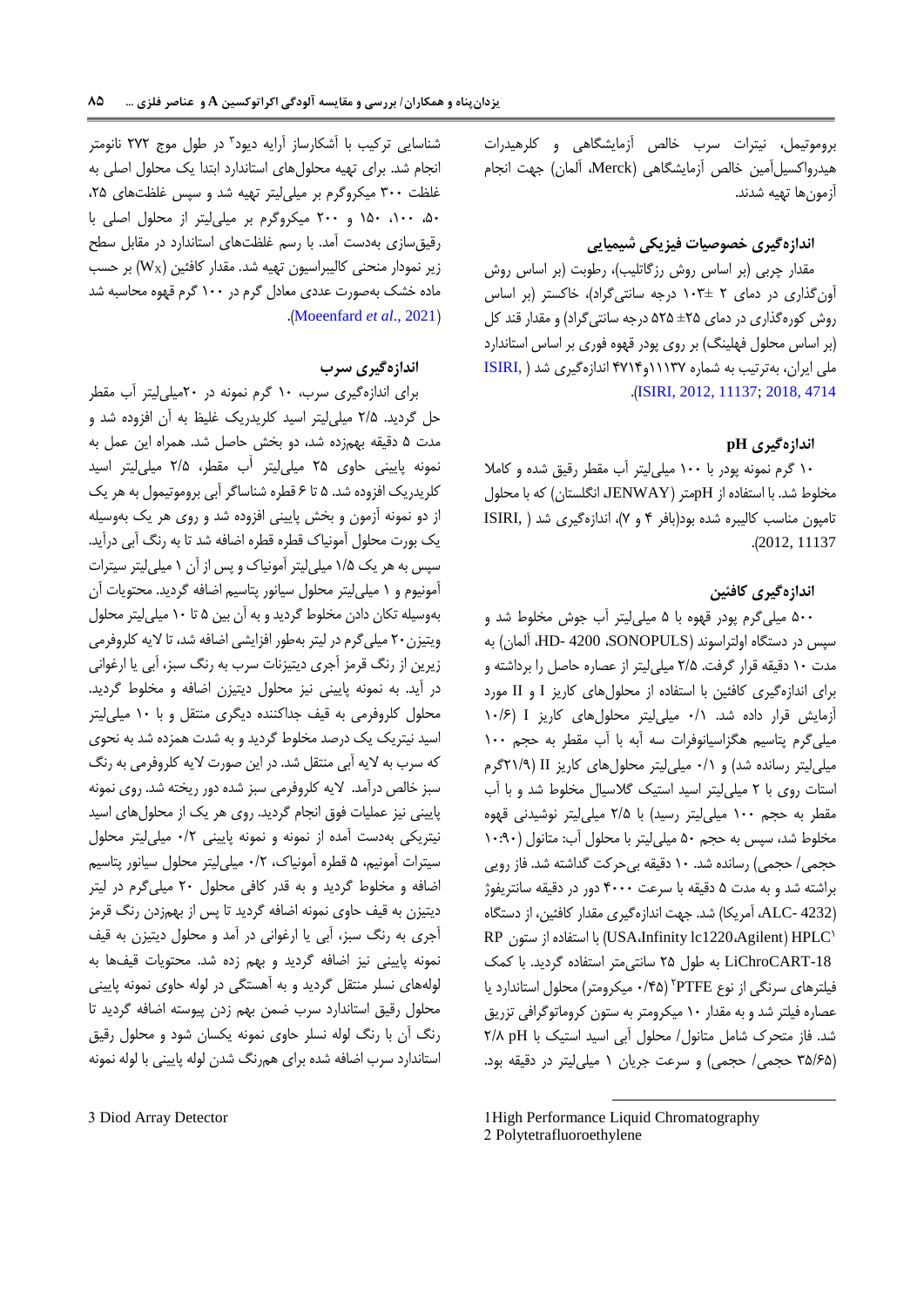مقدار حجم از روي بورت خوانده شد و یادداشت گردید. مقدار سرب به میلیگرمدر یک کیلوگرمنمونه طبق رابطهزیر محاسبه میشود [\)](#page-13-5) [Shah](#page-13-5) .)*[et al.,](#page-13-5)* 2013

)0( M /V 10= میلیگرم سرب در یک کیلوگرم نمونه که در آن : V = تعداد میلیلیتر محلول رقیق استاندارد سرب که براي همرنگ

شدن با محلول نمونه مصرف شده است. M = جرم اولیه نمونه بر حسب گرم

## **اندازهگیری آرسنیک**

0 اندازهگیري آرسنیک با استفاده از طیف سنجی جذب اتمی هیدرید مورد بررسی قرار گرفت. بر اساس این واقعیت که در دماي محیط، عناصري مانند آرسنیک و سلنیم با هیدروژن فعال تولید شده واکنش میدهند تا ترکیبات گازي هیدروژن تولید کنند، روش تولید هیدرید بهعنوان تکنیکی براي اندازهگیري عناصري مانند آرسنیک و سلنیم با حساسیت باال شناخته شده است. روش معمول مورد استفاده براي اسپکتروسکوپی جذب اتمی شامل ارسال گاز هیدروژن ترکیبی <sup>3</sup>AsH تولید شده در ژنراتور بخار هیدرید به یک سلول جذب کوارتز و اتمیزه کردن عناصر توسط تجزیه حرارتی است. سپس براي گرم کردن سلول جذبی از شعله یا گرمایش الکتریکی (کوره) استفاده میشود. گرمایش الکتریکی نیاز به تدارک گاز الزم براي روش شعله )استیلن و هوا( را نداشته و حساسیت حدود 0/5 برابر بیشتر نسبت به روش شعله براي اندازهگیري آرسنیک ارائه میدهد )2008 *.*,*al et* [Seenivasan](#page-13-6)).

### **اندازهگیری میزان آکراتوکسین**

اکراتوکسین از 5 گرم پودر قهوه با 011 میلیلیتر از محلول %0 سدیم هیدروژن کربنات )3NaHCO )در pH 7/4 استخراج شد. محلول در مخلوطکنی که لرزش مداری (OS-20 Staufen،Boeco، ، Germany )داشت به مدت 01 دقیقه با سرعت 081 دور در دقیقه مخلوط شد. سپس محلول با استفاده از کاغذ صافی واتمن شماره 4 )NJ، USA )فیلتر شد و با 71 میلیلیتر PBS مخلوط شد. محلول حاصل با 01 میلیلیتر PBS مخلوط شد و بر روي ستون ایمونوافینیتی )که داراي آنتی باديهاي اختصاصی است و با عبور عصاره رقیق شده از ستون، آنتیژن موجود در عصاره به آنتی باديهاي اختصاصی درون ستون متصل شد) بارگذاری شد. سپس ستون ایمونوافینیتی با ۲۰ میلیلیتر آب مقطر شستشو داده شد. در مرحله بعد اکراتوکسین با 4 میلیلیتر متانول شستشو داده شد و در برابر جریانی از نیتروژن در دماي 41 درجه سانتیگراد ترکیباتی که براي شتشو استفاده شده بود تبخیر شد. قبل از کروماتوگرافی ترکیبات باقی مانده با 511 میلیلیتر فاز

1 HG-AAS: Hydride Generation Atomic Absorption

**.** 

متحرک و با استفاده از فیلتر سرنگی PVDF 00 میلیمتر )با اندازه منافذ 1/45میلیمتر( فیلتر شد. محلول حاصل به دستگاه HPLC تزریق شد. تزریق، جداسازي، تشخیص و تعیین مقدار با روش فاز معکوس کروماتوگرافی مایع با کارایی باال ) فاز متحرک: 50 قسمت حجمی از آب با 48 قسمت حجمی از استونیتریل و یک قسمت حجمی از اسید استیک گالسیال مخلوط کرده و با استفاده از صافی با منافذ 1/7 میکرومتر، صاف شد. سرعت جریان فاز متحرک در ستون 0 میلیلیتر در دقیقه) با استفاده از ستون (Monolitic RPC18) فاز معکوس (با ابعاد 051× 4/6 میلیمتر و اندازه ذرات 5 میکرومتر(، مشتقساز و دتکتور فلوئورسانس )شناسایی فلورسانس با طول موج تحریک در 000 نانومتر و طول موج نشر در 461 نانومتر( و مقایسه سطح زیر منحنی استاندارد با نمونه مجهول و ضریب رقت میزان آلودگی برحسب نانوگرم بر گرم محاسبه شد. جهت تهیه منحنیهاي استاندارد کالیبراسیون، قبل از تزریق نمونه ابتدا غلظتهاي معین از محلولهاي استاندارد اکراتوکسین A مورد اندازهگیري به دستگاه HPLC [Galarce-Bustos](#page-12-4) [\(](#page-12-4) شد تزریق( USA ،ALIANS 2695 ،Waters( .)*et al.*[, 2014](#page-12-4)

#### **تجزیه و تحلیل آماری دادهها**

کلیه آزمایشها در قالب طرح کامال تصادفی انجام گرفت. تجزیه و تحلیل دادهها با استفاده از نرمافزار SPSS انجام گرفت. مقایسه میانگینها نیز با کمک آزمون دانکن در سطح احتمال 5 درصد صورت گرفت.

## **نتایج و بحث pH**

در اندازهگیري pH( [شکل 0\(](#page-6-0) بین نمونهها اختالف معنیداري وجود دارد، ولی بین نمونهها Nestle و Torabika اختالف معنیداري مشاهده نشد (p<-(10). بیشترین مقدار pH(  $\beta$ /۸۳ ±۰/۱۰ )در نمونه day Good و کمترین مقدار )±1/01 6/07( در نمونه Nestle مشاهده شد. بر طبق استاندارد ملی ایران شماره 00007 میزان pH( محلول 01 درصد) در محدوده بین (۷ –۵) براي پودر ۳ در ۰۱ ۲ در ۱ و کاپوچینو گزارش شده است. کلیه نمونهها از لحاظ pH در محدوده قابل قبول قرار داشتهاند. پایین بودن pH در نمونه Nestle میتواند ناشی از بارش بارانهاي اسیدي و pH پایین خاک در کشورهاي تولید کننده باشد )[2005 ,Rutherglen & Hollier](#page-12-5)). pH و اسیدیته قابل تیتر دو پارامتري هستند که کیفیت نوشیدنیهاي قهوه را تحت تاثیر قرار میدهد. روش خشک کردن مقدار pH را تحت تاثیر قرار میدهد. دانههاي قهوه حاوي اسید سیتریک، اسید مالیک، اسید کوئینیک، اسید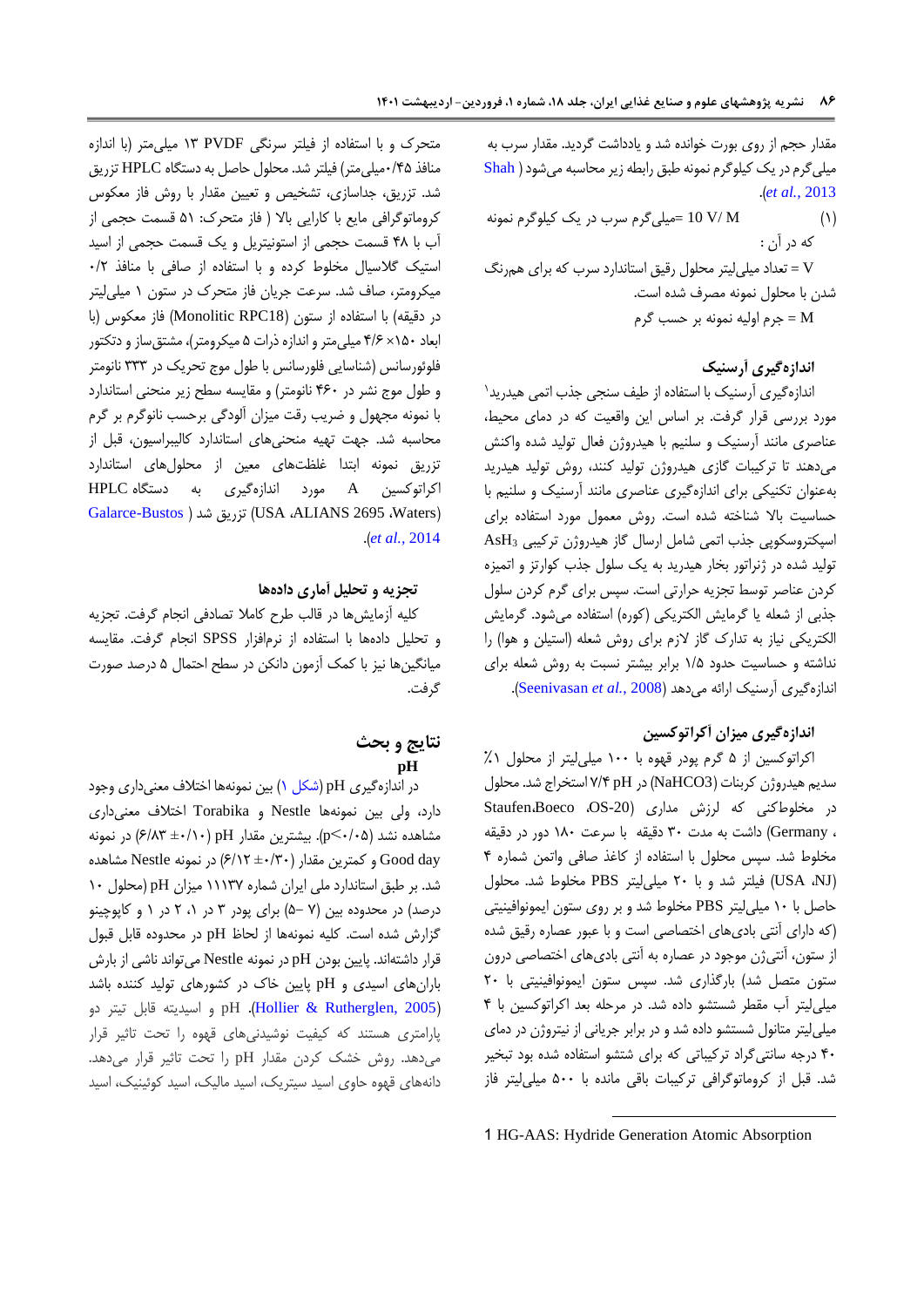کلروژنیک میباشند که مقدار pH را تحت تاثیر قرار میدهند. اسید استیک در طی تخمیر دانه قهوه تولید میشود و باعث کاهش pH است. مقدار pH قهوه بهواسطه منطقه جغرافیایی، میزان رسیدن، فرآیند پس از برداشت، نوع فرایند برشتهکردن و دمکردن متغیر است pH مقدار( 7116 )همکاران و [Leroy](#page-13-8) .)[Salamanca](#page-13-7) *et al*., 2017( در دانههاي قهوه *canephora .C* از 5/77 تا 6/00 گزارش کردند

)[2006 .,](#page-13-8)*al et* Leroy). مقادیر گزارش شده و مشابه با پژوهش حاضر است. قهوه عربی داراي pH درمحدوده 4/85 تا 5/05 است در حالی که قهوه ربوستا داراي pH درمحدوده 5/75 تا 5/41 است که به علت حضور مقادیر متفاوت از اسیدهاي آلی نامبره شده است [\)](#page-13-9) [,Vitzthum](#page-13-9) .)[1975](#page-13-9)



**شکل -1 نتایج pH در نمونههای Lux Eagle، day Good، Nestle و Torabika پودر قهوه فوری**

<span id="page-6-0"></span>حروف کوچک متفاوت، تفاوت معنیداري در سطح %5 با یکدیگر دارند.

**Fig. 1. PH results in Eagle Lux, Good day, Nestle and Torabika instant coffee powder samples** Different lowercase letters have a significant difference at the 5% level.



**شکل -2 نتایج رطوبت در نمونههای Lux Eagle، day Good، Nestle و Torabika پودر قهوه فوری** حروف کوچک متفاوت، تفاوت معنیداري در سطح %5 با یکدیگر دارند. **Fig. 2. Moisture results in Eagle Lux, Good day, Nestle and Torabika instant coffee powder samples** Different lowercase letters have a significant difference at the 5% level.

نمونه Torabika مشاهده شد [\)شکل 7\(](#page-6-1)، که ممکن است علت آن تنوع در نحوه بستهبندي، شرایط و زمان نگهداري باشد )اندازهگیري رطوبت بر روي نمونههاي انجام شد زیرا بر روي بستهبندي مقدار رطوبت درج نشده بود(. مقدار رطوبت در تمامی نمونهها در محدوده استاندارد قرار

<span id="page-6-1"></span>**رطوبت** بین تمامی نمونهها اختالف معنیداري در مقدار رطوبت وجود دارد )1/15<p). بیشترین مقدار رطوبت )±1/01 7/78 گرم در صد گرم( در نمونه Nestle و کمترین مقدار )±1/05 0/40 گرم در صد گرم( در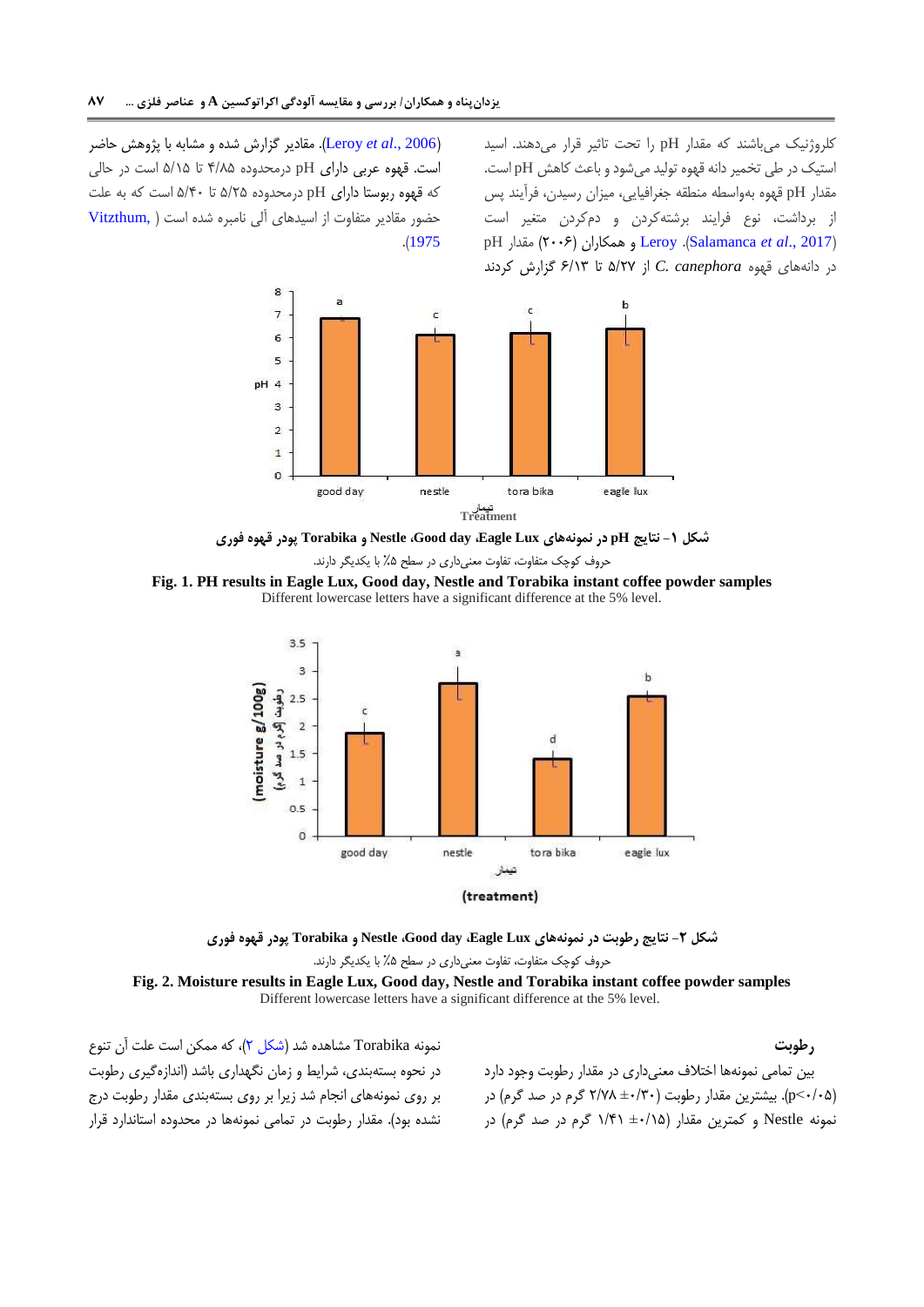دارد. بر طبق استاندارد ملی ایران شماره 00007 میزان رطوبت در پودر 0 در 0 ، پودر 7 در 0 و کاپوچینو با بیشینه 4 گرم در 011 گرم گزارش شده است )[11137 2012, ,ISIRI](#page-12-3)). جهت حفظ ماندگاري محصول و جلوگیري از افت کیفیت باید رطوبت در سطح بسیار پائینی حفظ شود. به دلیل جاذبالرطوبه بودن، پودرهاي غذایی در برابر رطوبت نسبی محیط از حساسیتهاي متفاوتی برخوردار هستند. بهعنوان مثال رطوبت نسبی بحرانی براي پودر چاي، آب پنیر، شیر پسچرخ و آرد، بهترتیب ،00 ،00 44 و 66 درصد میباشد که در این رطوبت، فرآیند کلوخهاي شدن آنها صورت می گیرد )1999 *.,al et* [Teunou](#page-13-10)). [Shittu](#page-13-11) و [Lawal](#page-13-11)( 7117 )بر روي 01 نمونه از پودرهاي تجاري کاکائو مطالعه کردند و میزان رطوبت نمونهها را بین 1/8 تا 0/6 گزارش کردند. [Oberoi](#page-13-12) و Sogi(۲۰۱۵) در پژوهش خود گزارش کردند که در تولید قهوه فوري با استفاده از مالتودکسترین به مقدار 0 تا 01 درصد، با افزایش غلظت مالتودکسترین، محصولی با رطوبت کمتر میتوان تولید کرد. [Wirunthanakrit](#page-13-1) و [Vittayaporn](#page-13-1)( 7108 )مقدار رطوبت در پودر قهوههاي فوري بهدست آمده از دانههاي قهوه خام عربی اینکپسوله شده با مالتودکسترین 01 و 05 درصد را بهترتیب 4/18±1/14 و 0/60±1/10 گزارش کردند. نتایج گزارش شده مشابه پژوهش حاضر است.

#### **قند کل**

بیشترین مقدار قند )±7/06 54/07 گرم در صد گرم( در نمونه lux Eagle و کمترین مقدار )±0/05 47/75 گرم در صد گرم( در نمونه



یافته بود.

Nestle مشاهده شد (شکل ۳). بین نمونههای Eagle lux و Torabika اختالف معنیداري مشاهده نشد )1/15<p). کلیه نمونهها از لحاظ مقدار قند بر طبق استاندارد ملی ایران در محدوده قابل قبول قرار داشته اند. طبق استاندارد ملی ایران شماره ،00007 مقدار قند کل )گرم در 011 گرم( براي پودر 0 در ،0 پودر 7 در 0 و کاپوچینو بهترتیب با بیشینه ،77 41 و 77 گزارش شده است )[11137 2012, ,ISIRI](#page-12-3)). از آنجایی که مصرف کمتر مواد قندي براي بیماران دیابتی، کنترل وزن و جلوگیري از خرابی دندان همواره توصیه میشود. بنابراین نمونه Nestle مناسبترین نمونه براي بیماران دیابتی است. قندهاي سوکروز، گلوکز، فروکتوز، مانوز، آرابینوز و گاالکتوز در واریتههاي گوناگون دانههاي قهوه وجود دارد )2009 *.,al et* [Belitz](#page-12-6)). قندهاي آمورف باعث چسبندگی موجود بین ذرات پودر )بهدلیل قند باال( تحتتأثیر گذار شیشهاي میشوند. در طی حل کردن پودر در آب، مولکولهاي آب باعث مرطوب شدن سطح ذرات پودر میشوند که نتیجه امکان نفوذ سریعتر آب بهدلیل کاهش اتصال ذاتی داخلی ذرات است. افزایش مقدار قند پودر باعث افزایش رطوبت )افزایش پلهاي مایع بین ذرات جامد( افزایش کلوخهاي شدن و افزایش زمان خیس شدن پـودر میشود )[2013 ,Fitzpatrick](#page-12-7)). Shittu و [Lawal](#page-13-11)( 7117 )گزارش کردند که با اضـافه نمودن 05 درصد شکر و 1/5 درصد استویا در فرموالسـیون، پخششوندگی و بازسازي پودر فوري کاکائو بهطور معنیداري بهبود

**شکل -3 نتایج قند کل در نمونههای Lux Eagle، day Good، Nestle و Torabika پودر قهوه فوری** حروف کوچک متفاوت، تفاوت معنیداري در سطح %5 با یکدیگر دارند.

**Fig. 3. Total sugar results in Eagle Lux, Good day, Nestle and Torabika instant coffee powder samples** Different lowercase letters have a significant difference at the 5% level. بیشترین مقدار خاکستر )±1/71 0/07 گرم در صد گرم( در نمونه Torabika مشاهده شد (شکل ۴). بین تمامی نمونهها اختلاف معنیداري در مقدار خاکستر وجود دارد )1/15<p). کلیه نمونهها از لحاظ

Nestle و کمترین مقدار (۲/۲۰± ۲/۳۸ گرم در صد گرم) در نمونه مقدار خاکستر بر طبق استاندارد ملی ایران شماره 00007 میزان خاکستر

#### <span id="page-7-0"></span>**خاکستر**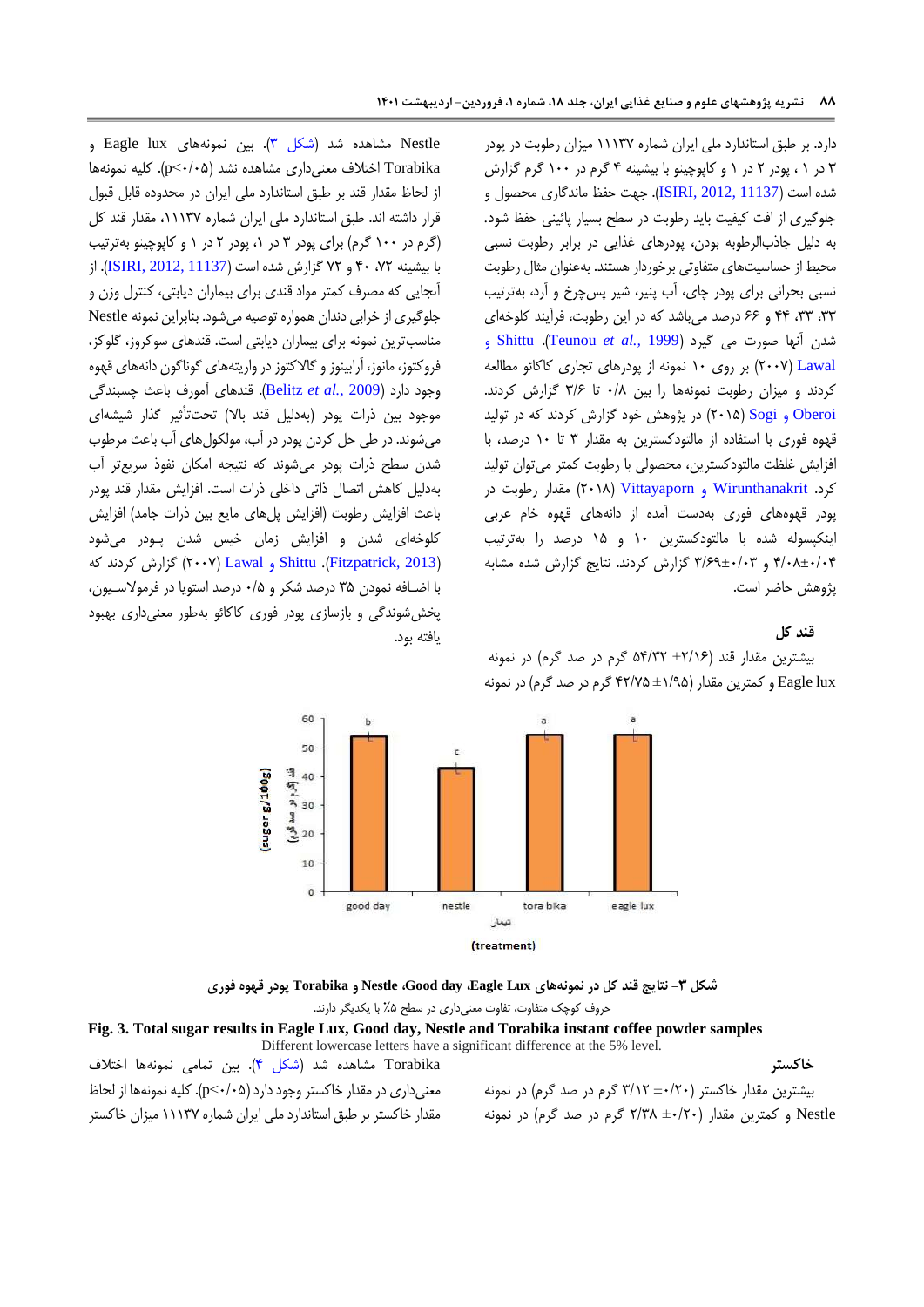۴ گرم در ۱۰۰ گرم (بیشینه) براي پودر ۳ در ۱، پودر ۲در ۱ و کاپوچینو گزارش شده است )[11137 2012, ,ISIRI](#page-12-3)). افزایش مصرف مواد معدنی به دلیل جلوگیري از مکانیسم کنترل جذب در روده کوچک و تجمع در بدن موجب بروز بیماري میگردد. بنابراین هرچه میزان خاکستر کل موجود در قهوه افزایش یابد اثرات نامطلوب آن بر روي بدن تشدید میگردد )2010 *.,al et* [Vauzour](#page-13-13)). خاکستر در دانههاي قهوه خام ربوستا و عربی به مقدار 0 تا 5/4 درصد گزارش شده است

 )7108( [Vittayaporn](#page-13-1) و [Wirunthanakrit](#page-13-1) .)[Belitz](#page-12-6) *et al.,* 2009( مقدار خاکستر در پودر قهوه هاي فوري بهدست آمده از دانه هاي قهوه خام عربی اینکپسوله شده با مالتودکسترین 01 و 05 درصد به ترتیب 1/10 7/08± و1/10 ± 0/6 گزارش کردند)[2018](#page-13-1) , [Wirunthanakrit](#page-13-1) [Vittayaporn and](#page-13-1)). نتیجه مشابهی در پژوهش حاضر گزارش شده است.



**شکل -4 نتایج خاکستر در نمونههای Lux Eagle، day Good، Nestle و Torabika پودر قهوه فوری** حروف کوچک متفاوت، تفاوت معنیداري در سطح %5 با یکدیگر دارند.

**Fig. 4. Ash results in Eagle Lux, Good day, Nestle and Torabika instant coffee powder samples** Different lowercase letters have a significant difference at the 5% level.

<span id="page-8-0"></span>**چربی**

## بیشترین مقدار چربی )±1/05 04/75 گرم در صد گرم( در نمونه day Good و کمترین مقدار )±1/61 00/40 گرم در صد گرم( در نمونه Torabika مشاهده شد (شکل ۵). بین نمونههای Nestle و Torabika اختلاف معنی داری مشاهده نشد (p<٠/٠۵). کلیه نمونهها از لحاظ مقدار چربی در محدوده قابل قبول قرار داشتهاند. بر طبق استاندارد ملی ایران به شماره 00007 در پودر 0 در 0 کمچرب و معمولی بهترتیب بیشینه 00 گرم در 011 گرم و 01 گرم در 011 گرم، پودر 7 در 0 کم چرب و معمولی بهترتیب بیشینه 04 گرم در 011 گرم و 01 گرم در 011 گرم و پودر کاپوچینو بیشینه 01 گرم در 011 گرم گزارش شده است )[11137 2012, ,ISIRI](#page-12-3)). از این رو نمونه Torabika مناسبترین نمونه براي افراد مبتال به بیماريهاي قلبی عروقی میباشد. چربی در دانه هاي قهوه خام ربوستا و عربی بهترتیب به مقدار 8 تا 07 درصد و 05 تا 08 درصد گزارش شده است ) [Belitz](#page-12-6) 2009 *[.,al et](#page-12-6)*). نتیجه مشابهی در پژوهش حاضر گزارش شده است. حضـور چربـی و یـا سـطوح ذرات با چربی باال زمان خیس شدن پودر را افزایش میدهد )2012 *.,al et* [Schuck](#page-13-14)).

## **کافئین**

ماده فعال فارماکولوژیکال اصلی در چاي و قهوه بهعنوان یکی از پرطرفدارترین نوشیدنیها، کافئین است. کافئین یک محرک است و سیستم عصبی، قلب و ماهیچههاي بدن را تحت تاثیر قرار میدهد. میزان کافئین موجود در قهوه بسته به نوع قهوه و روش دمکردن آن متفاوت است و کنترل کیفی اینگونه نوشیدنیها را تحت تاثیر قرار میدهد ([2003 ,Crocq](#page-12-8)). بیشترین مقدار کافئین (۲۰۲ $+1$ ۰ درصد وزنی) در نمونه Good day و کمترین مقدار (1+1+± 17/• درصد وزنی) در نمونه Eagle lux مشاهده شد (شکل ۶). بین نمونهها اختلاف معنیداري در مقدار کافئین وجود ندارد )1/15<p). بر طبق استاندارد ملی ایران شماره 00007 در پودر 0 در 0 ، 7 در 0 و کاپوچینو بهترتیب کمینه ۱/۱۶، ۱۶/۰ و ۱۴/۱۴گرم در ۱۰۰ گرم گزارش شده است )[11137 2012, ,ISIRI](#page-12-3)). کلیه نمونهها از لحاظ مقدار کافئین در محدوده قابل قبول قرار داشته اند. Motora و [Beyene](#page-13-15)( 7107 )بر روي میزان کافئین در دانههاي قهوه خام و برشته شده مطالعه کردند و گزارش کردند که با افزایش زمان برشتهکردن و کاهش میزان رطوبت، مقدار کافئین افزایش می یابد (Motora and Beyene, 2017). اگر نسبت مواد جامد به آب در تهیه نوشیدنی قهوه ثابت باشد ولی آسیاب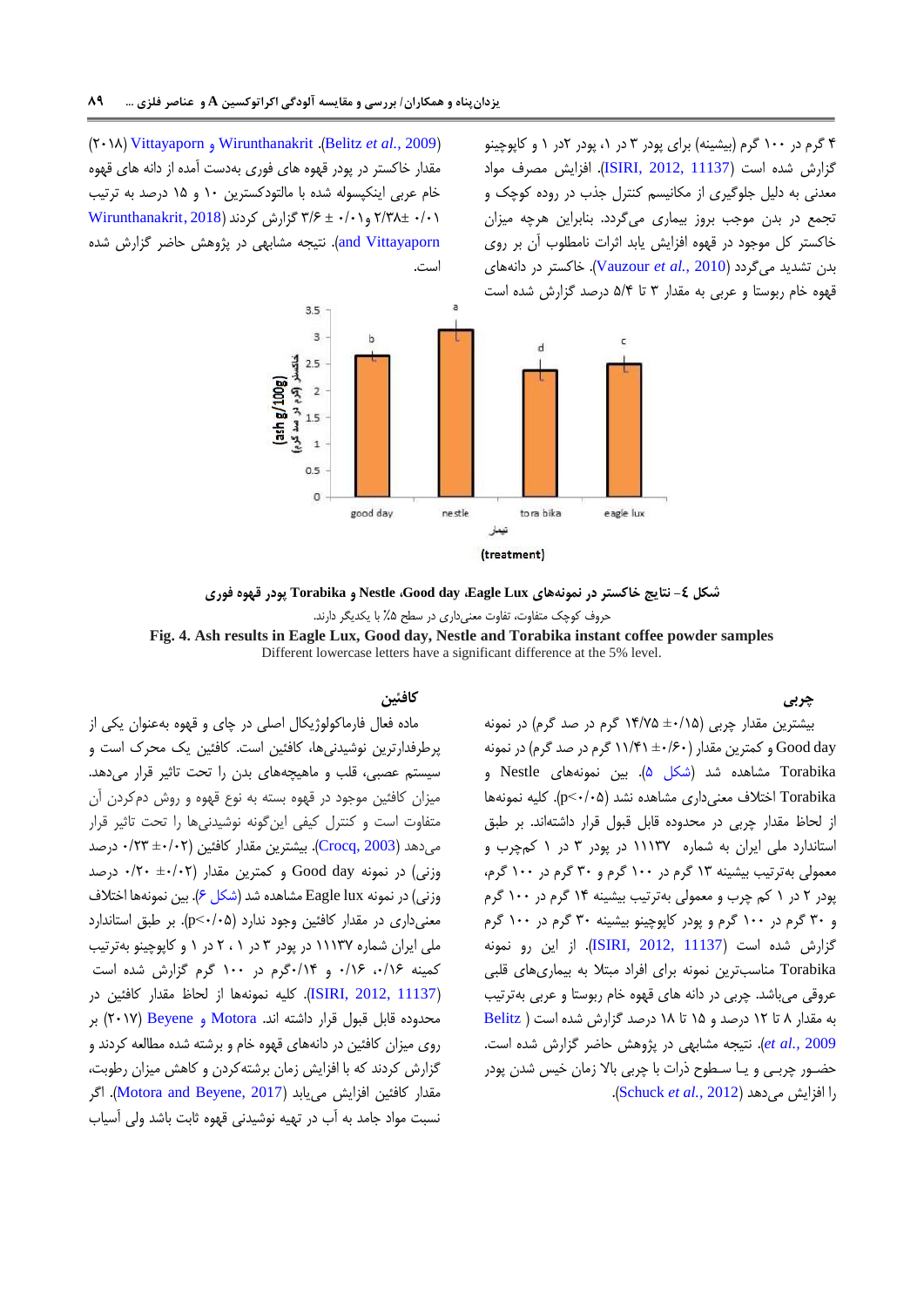کردن دانههاي قهوه در حد زیادي انجام شود و نوشیدنی تا دماي جوش حرارت داده شود میزان کافئین در نوشیدنی افزایش مییابد [\)](#page-12-9) *et* [Bell](#page-12-9) [1996 .,](#page-12-9)*al*). در دانههاي خام قهوه عربی مقدار کافئین 1/8 تا 0/4 درصد وزنی/ وزنی و در واریته ربوستا 0/7 تا 4 درصد وزنی/ وزنی یافت و [Wirunthanakrit](#page-13-1) .)Belitz *et al*[., 2009\)](#page-12-6) است شده  [Vittayaporn](#page-13-1)( 7108 )مقدار کافئین در پودر قهوههاي فوري بهدست

آمده از دانههاي قهوه خام عربی اینکپسوله شده با مالتودکسترین 01 و 05 درصد بهترتیب 1/10 0/11± و 1/10 1/77± گزارش کردند. نتیجه مشابهی در پژوهش حاضر گزارش شده است. [Cabrera](#page-12-10) و همکاران )7110( گزارش کردند که در حین تخمیر و عملیات فرآوري، ترکیبات فنلی چاي سبز و سیاه کاهش و کافئین افزایش مییابد )*e[t](#page-12-10)* [Cabrera](#page-12-10) .)*al.,* [2003](#page-12-10)



**شکل -5 نتایج چربی در نمونههای Lux Eagle، day Good، Nestle و Torabika پودر قهوه فوری**

<span id="page-9-0"></span>حروف کوچک متفاوت، تفاوت معنیداري در سطح %5 با یکدیگر دارند.

**Fig. 5. Fat results in Eagle Lux, Good day, Nestle and Torabika instant coffee powder samples** Different lowercase letters have a significant difference at the 5% level.





حروف کوچک متفاوت، تفاوت معنیداري در سطح %5 با یکدیگر دارند.

**Fig. 6. Caffeine results in Eagle Lux, Good day, Nestle and Torabika instant coffee powder samples** Different lowercase letters have a significant difference at the 5% level.

مشاهده نشد )1/15<p). بیشترین مقدار سرب )1/107±1/110 میلیگرم بر کیلو گرم( در نمونه lux Eagle و کمترین مقدار )1/176±1/110 میلیگرم بر کیلوگرم( در نمونههاي day Good و

<span id="page-9-1"></span>**سرب** از نظر مقدار سرب بین نمونهها با یکدیگر اختالف معنیداري وجود دارد ولی بین نمونههاي day Good و Torabika اختالف معنیداري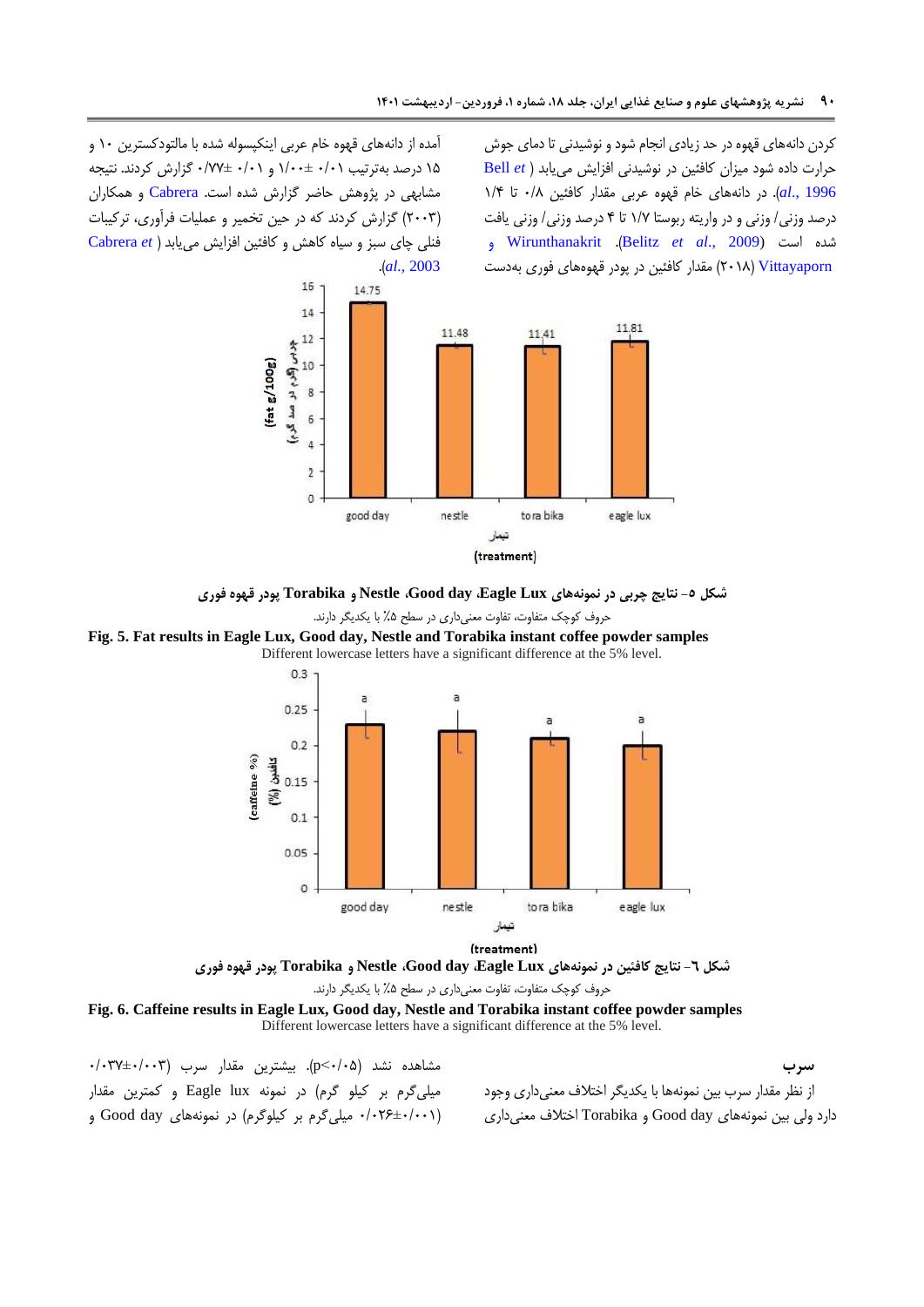Torabika مشاهده شد (شکل ۸). کلیه نمونهها از لحاظ مقدار سرب در محدوده قابل قبول قرار داشتهاند. بر طبق استاندارد ملی ایران شماره 00007 بیشینه مقدار مجاز سرب 0 میلیگرم بر کیلوگرم است ) [,ISIRI](#page-12-3) [11137 2012,](#page-12-3)(. طبق توصیه سازمان بهداشت جهانی )WHO )مقدار مجاز سرب 1/8 میلی گرم بر کیلوگرم است (WHO, 2007). قرار گرفتن در معرض سرب با تعدادي از عوارض جانبی از جمله نوروپاتی محیطی، کمخونی، آسیب کلیوي و اختالل شناختی همراه است. همچنین بین افزایش سطح سرب خون با کاهش تعداد گلبولهاي قرمز، هموگلوبین و هموتوکریت نیز ارتباط وجود دارد [\)](#page-12-11) *et* [Landsteiner](#page-12-11) *.,*[2016](#page-12-11)*al*). بهدلیل فرونشست سرب موجود در اتمسفر، استفاده از آفتکشهاي، کودهاي فسفاته حاوي سرب، لجن فاضالب و کودهاي آلی آلوده به فلزات سنگین مانند سرب، شرایط رویشگاه بهویژه اسیدي بودن خاک که باعث افزایش انحالل عناصر میشود، مجاورت رویشگاهها با مناطق صنعتی ، تحرک و زیستفراهمی این عنصر براي

گیاه میشود. معموال گیاهان، بدون تغییر بر عملکرد ظاهريشان، توانایی باالیی در جذب و تجمع این فلز را دارا هستند ) [Senanayake](#page-13-17) 2013 *[.,al et](#page-13-17)*). [Nogaim](#page-13-18) و همکاران )7104( بر روي آلودگی فلزات سنگین در دانههاي قهوه سبز یمنی مطالعه کردند و مقدار سرب را با میانگین ppm 7/17 گزارش کردند. مقدار گزارش شده در پژوهش حاضر پایینتر از مطالعه [Nogaim](#page-13-18) و همکاران )7104( بود. [Lathan](#page-13-19) و همکاران )7100( تاثیر تهیه عصارههاي متفاوت از چاي و قهوه را بر کاهش میزان سرب مورد مطالعه قرار دادند و نتایج آنها نشان داد که دمکردن )در دماي 51 تا 61 درجه سانتیگراد و داخل یک فالسک نگهداری شد) و تهیه عصاره آبی داغ (۹۰ تا ۹۱ درجه سانتی گراد به مدت 5 دقیقه( از آنها تاثیر زیادي بر کاهش میزان سرب دارد نسبت کاهش در روشهاي دمکردن و تهیه عصاره آبی داغ در قهوه فوري 70:05 درصد، چاي 88:00 درصد، پودر قهوه )آسیاب شده( 50:67 درصد و دانه قهوه 50:50 درصد بود.



**Fig. 7. An example of a caffeine measurement chromatogram in a Torabika sample**



<span id="page-10-0"></span>**شکل -8 نتایج میزان سرب در نمونههای Lux Eagle، day Good، Nestle و Torabika پودر قهوه فوری** حروف کوچک متفاوت، تفاوت معنیداري در سطح %5 با یکدیگر دارند.

**Fig. 8. Results of lead content in Eagle Lux, Good day, Nestle and Torabika instant coffee powder samples** Different lowercase letters have a significant difference at the 5% level.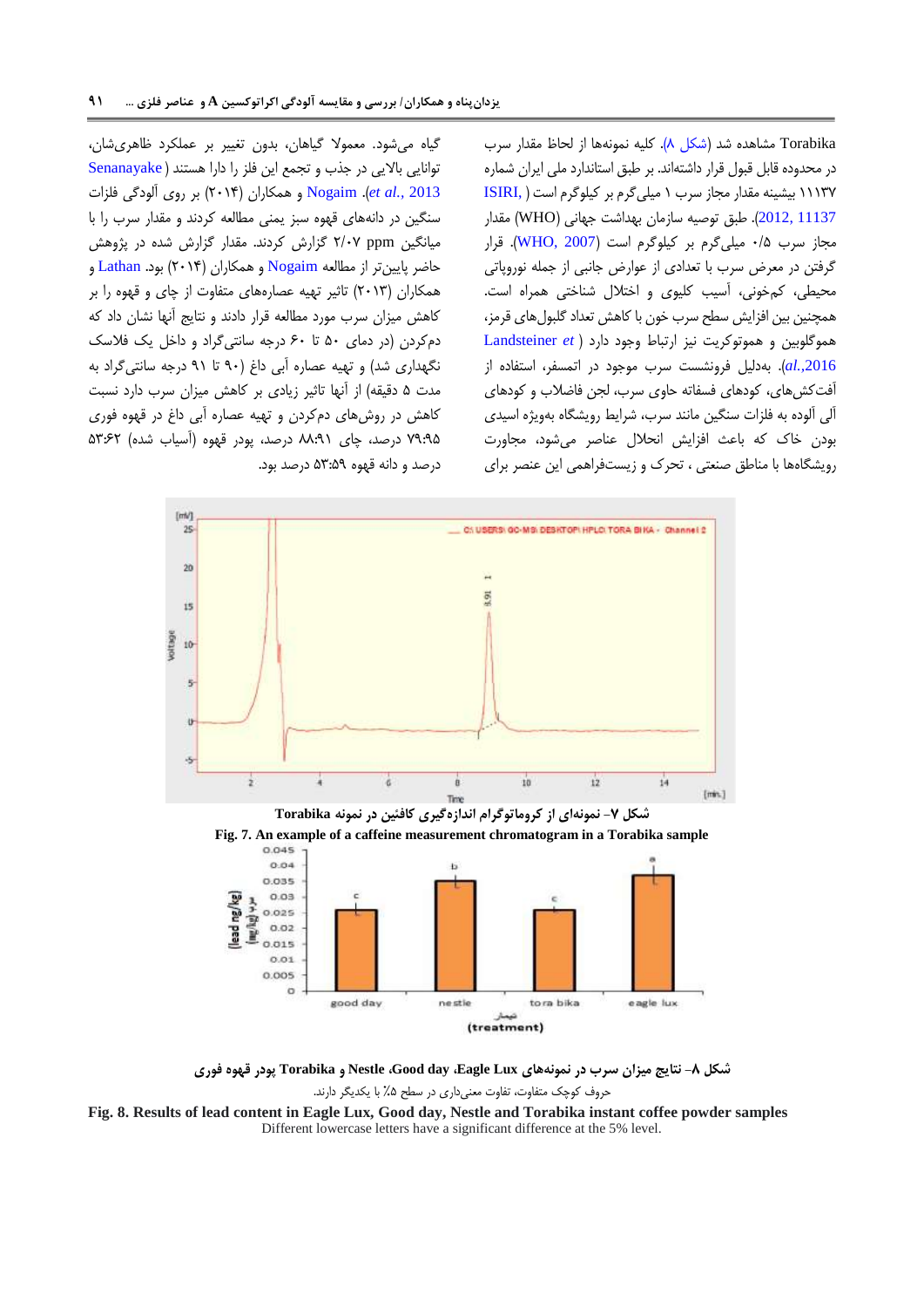#### **آرسنیک**

بین نمونهها اختالف معنیداري مشاهده نشد ، اما مقدار آرسنیک در نمونه Torabika تفاوت معنیداري با سه نمونه دیگر دارد )1/15<p). بیشترین مقدار آرسنیک )±1/117 1/177 میلیگرم بر  $\pm$ ۰/۰۰۳) کیلوگرم) در نمونه Good day و Eagle lux و  $\pm$ 1/۰۰۳ 1/100 میلیگرم بر کیلوگرم( در نمونه Torabika مشاهده شد [\)شکل](#page-11-0)  [0\(](#page-11-0). کلیه نمونهها از لحاظ مقدار آرسنیک در محدوده قابل قبول قرار داشتهاند. بر طبق استاندارد ملی ایران شماره 00007 بیشینه مقدار مجاز آرسنیک 0 میلیگرم بر کیلوگرم است )[11137 2012, ,ISIRI](#page-12-3)). سطح قابل قبول استاندارد سازمان بهداشت جهانی براي حداکثر غلظت آرسنیک در آب آشامیدنی سالم 1/10 میلیگرم بر لیتر و براي خاک 41 میلیگرم بر کیلوگرم است. همچنین توصیه FAO حداکثر مقداري که ناشی از مصرف روزانه آرسنیک غیرآلی است، 51 میکروگرم بر کیلوگرم وزن بدن میباشد. آبهاي زیرزمینی در برخی مناطق به مقدار زیادي جهت آشامیدن، پخت و پز و آبیاري مورد استفاده قرار میگیرند. استفاده از آبهاي سطحی و زیرزمینی آلوده به آرسنیک جهت آبیاري مزارع کشاورزي باعث افزایش غلظت این آالینده در خاک شده و انتقال آن به بخشهاي مختلف گیاه را افزایش میدهد که در نتیجه در برخی

موارد، منجر به مختل شدن رشد طبیعی گیاه و یا تمرکز باالي آرسنیک در گیاه شود. آلودگی محیط زیست و مواد غذایی به فلز سمی آرسنیک یکی از مسائل مهمی است که موجب به خطر انداختن بهداشت عمومی و سالمت موجودات زنده میشود )[2007 ,WHO](#page-13-16)). فلزات سنگینی مانند آرسنیک در ریشههاي گیاه قهوه ذخیره شده سپس به ساقهها و دانه انتقال داده میشود ولی غلظت آرسنیک در دانهها کمتر از سایر بافتهاي گیاه قهوه است. حضور آرسنیک در قهوه برشته شده، آسیاب شده و پودر شده متفاوت است )[2010 .,](#page-13-20)*al et* Matés). اندازه دانه قهوه، روش استخراج و نوع تولید محصوالت قهوه که باعث کاهش مقدار رطوبت )کاهش آب( بر حضور فلزات سنگین مانند آرسنیک و افزایش غلظت آنها تاثیر دارد. فرآیند تزریق که براي تهیه قهوه استفاده میشود تأثیر زیادي بر غلظت فلزات دارد. غلظت کمتر فلز در تزریق به احتمال زیاد به دلیل آزاد شدن فلز به شکل یون ساده در ماتریکس قهوه است میزان( 7100 )همکاران و [Welna](#page-13-22) .)[Stelmach](#page-13-21) *et al.*, 2013( آرسنیک را در محصولات قهوه به روش HG-ICP-OES مورد ارزیابی قرار دادند و میانگین غلظت آن را 1/004 تا 1/747 میکروگرم در گرم گزارش کردند. مقدار گزارش شده در پژوهش حاضر پایینتر از مطالعه [Welna](#page-13-22) و همکاران (۲۰۱۳) بود.

0.03



**شکل -9 نتایج میزان آرسنیک در نمونههای Lux Eagle، day Good، Nestle و Torabika پودر قهوه فوری** حروف کوچک متفاوت، تفاوت معنیداري در سطح %5 با یکدیگر دارند.

#### **Fig. 9. Results of arsenic in Eagle Lux, Good day, Nestle and Torabika instant coffee powder samples** Different lowercase letters have a significant difference at the 5% level.

#### <span id="page-11-0"></span>**اکراتوکسین A**

در تمام نمونهها میزان اکراتوکسین A منفی بود. طبق استاندارد ملی ایران شماره 00007 بیشینه مقدار مجاز اکراتوکسین ppb 01 گزارش شده است (<mark>ISIRI, 2012, 11137). آل</mark>ودگ*ی* به مایکوتوکسینها مانند اکراتوکسین که توسط آسپرژیلوس و پنیسیلیوم

1

تولید میشود، تحت تاثیر شرایط محیطی شامل دما، رطوبت، فعالیت آبی، شرایط جابهجایی، انبارداري تا زمان مصرف، میزان حساسیت محصول در زمان کاشت، داشت، برداشت و فرآوري در برابر تهاجم قارچ دارد. روشهاي پس از برداشت مانند خشک کردن تحت شرایط نامطلوب و تماس دانه هاي قهوه با خاک باعث رشد قارچ و تولید

<sup>1</sup> Hydride generation inductively coupled plasma optical emission spectrometry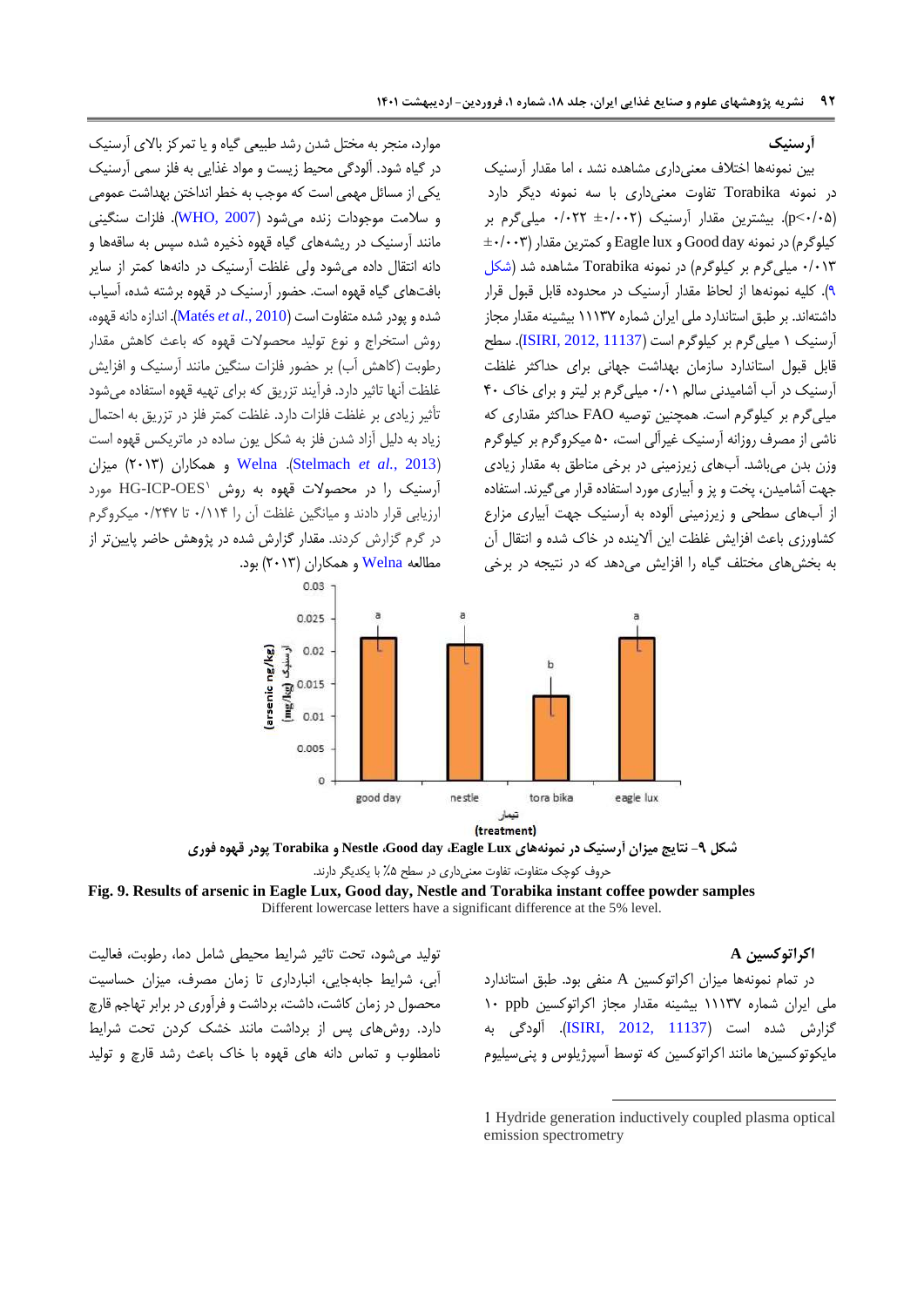### **نتیجهگیری**

بررسی نتایج بهدست آمده در نمونهها نشان داد که میزان تمامی پارامترهاي بررسی شده در محدوده حد مجاز و قابل قبول قرار دارند. بهترین نمونهها بهلحاظ میزان اندک فلزات سنگین بهترتیب نمونه .میباشد Nestle و Eagle lux ،Good day ،Torabika Nestle به دلیل داشتن قند کمتر نسبت به سایر نمونهها، مناسبترین نمونه براي بیماران دیابتی و نمونه Torabika به دلیل داشتن چربی کمتر، مناسبترین نمونه براي افراد مبتال به بیماريهاي قلبی عروقی میباشد. همچنین نمونه Torabika با وجود رطوبت و خاکستر کمتر به دلیل قابلیت نگهداري بیشتر، از کیفیت بهتري برخوردار میباشد.

 و [Mounjouenpou](#page-13-23) .)[Batista](#page-12-12) *et al*., 2009( است اکراتوکسین همکاران )7100( آلودگی اکراتوکسین در قهوه خالص عربی، قهوه خالص ربوستا و قهوه میکس را مورد مطالعه قرار دادند و گزارش کردند که میانگین آلودگی 1/6 تا 08 میکروگرم در کیلوگرم بود. اگرچه حرارت دادن و برشته کردن باعث دناتوره شدن اکراتوکسین میشود ولی بسیاري از قهوههاي تجاري برشته شده داراي مقداري اکراتوکسین هستند )2013 .,*al et* [Mounjouenpou](#page-13-23)). بهدلیل حضور ترکیبات زیست فعال مهم در قهوه و حفظ کیفیت وایمنی محصول و سالمت مصرف کننده، بیشترین آلودگی در دانههاي قهوه برشته 5 میکروگرم در کیلوگرم و در پودرهاي قهوه فوري 01 میکروگرم در کیلوگرم در بیانهای توسط کمیته اروپا گزارش شده است (The Commission of .(the European Communities, EC No. 1881/2006

#### **منابع**

- <span id="page-12-12"></span>1. Batista, L. R., Chalfoun, S. M., Silva, C. F., Cirillo, M., Varga, E .A., Schwan, R. F. (2009). Ochratoxin A in coffee beans (*Coffea arabica* L.) processed by dry and wet methods. *Food Control*, 20: 784-790. <https://doi.org/10.1016/j.foodcont.2008.10.003>
- <span id="page-12-6"></span>2. Belitz, H. D., Grosch, W., Schieberle, P., Grosch, P. (2009). Coffee, tea, cocoa. In H. D. Schieberle (Eds.), *Food Chemistry* , Leipzig: Springer, 4: 938-95[1.](https://doi.org/10.1007/978-3-540-69934-7_22) [https://doi.org/10.1007/978-3-540-69934-7\\_22](https://doi.org/10.1007/978-3-540-69934-7_22)
- <span id="page-12-9"></span>3. Bell, L. N., Wetzel, C. R., Grand, A. N. (1996). Caffeine content in coffee as influenced by grinding and brewing techniques. *Food Research International,* 29(8): 785-789. [https://doi.org/10.1016/S0963-9969\(97\)00002-1](https://doi.org/10.1016/S0963-9969(97)00002-1)
- <span id="page-12-0"></span>4. Bhumiratana, N., Adhidari, K., Chambers, E. (2011). Evolution of sensory aroma attributes from coffee beans to brewd coffee. *LWT*. *Food Science and Technology*, 44(10): 2185-2192. <https://doi.org/10.1016/j.lwt.2011.07.001>
- <span id="page-12-10"></span>5. Cabrera, C., Gimenez, R., Lopez, M. C. (2003). Determination of tea components with antioxidant activity. *Journal of Agricalture and Food Chemistry*, 51: 4427- 4435. <https://doi.org/10.1021/jf0300801>
- <span id="page-12-8"></span>6. Crocq, M. A. 2003. Alcohol, nicotine, caffeine, and mental disorders*. Dialogues Clin Neurosci*, 5: 175-185. doi: [10.31887/DCNS.2003.5.2/macrocq](https://dx.doi.org/10.31887%2FDCNS.2003.5.2%2Fmacrocq)
- <span id="page-12-7"></span>7. Fitzpatrick., J, Bhandari., B, Bansal, N., Zhang Mand Schuck, P (Eds.). (2013). Powder properties in food production systems. In: Handbook of food powders Processes and properties. 1st ed. *Wood head Publishing Limited*. *U. K*, 299- 322.
- <span id="page-12-4"></span>8. [Galarce-Bustos,](https://www.sciencedirect.com/science/article/abs/pii/S0956713514002606?via%3Dihub#!) O., Alvarado, M., Vega, M., Aranda, M .(2014). Occurrence of ochratoxin A in roasted and instant coffees in Chilean market. Food Control, 46: 102-107. <https://doi.org/10.1016/j.foodcont.2014.05.014>
- <span id="page-12-1"></span>9. Ghirisan, A., Miclaus, V. (2017). Comparative study of spray-drying and freeze-drying on the soluble coffee properties. *Studia Universitatis Babes-Bolyai Chemia*, 4: 309-316. [DOI:10.24193/subbchem.2017.4.26](doi:10.24193/subbchem.2017.4.26)
- <span id="page-12-5"></span>10. Hollier. C., M. R., Rutherglen. (2005). Acid soils. Agricultural Notes, AG :1182.
- <span id="page-12-3"></span>11. Institute of standard and industrial research of Iran. (2012). *Coffee and coffee products- Instand coffee mix powder-Specifications and test methods*. No. 11137.
- 12. Institute of standard and industrial research of Iran. (2018). *Instant beverage powder- Specifications and test methods*. No. 4714.
- 13. Jong-Sup, J., Kim, H-T., Jeong, Il-H., Hong, S-R., Oh, M-S., Yoon, M-H., Shim, J-H., Jeong, J. H., El-Aty. A. M. A. (2019). Contents of chlorogenic acids and caffeine in various coffee-related products. *Journal of Advanced Research*, 17: 85-94. <https://doi.org/10.1016/j.jare.2019.01.002>
- 14. Kassi, Z., Greenough, A., Rafferty, G. F. (2009). Effect of caffeine on respiratory muscle strength and lung function in prematurely born, ventilated infants. *European Journal of Pediatrics*. Dec, 168(12): 1491-1495. <https://doi.org/10.1007/s00431-009-0961-9>
- <span id="page-12-2"></span>15. Kulhari., A, Sheorayan, A., BajarS, Sarkar, S., Chaudhury, A., Kalia, R. K. (2013). Investigation of heavy metals in frequently utilized medicinal plants collected from environmentally diverse locations of north western India. *Springer Plus*, 2: 676-681. <https://doi.org/10.1186/2193-1801-2-676>
- <span id="page-12-11"></span>16. Landsteiner, A., Yendell, S., Lindgren, P., Olson, L., Williams, A. 2005 -2012- 2016. Adult blood lead levels in minnesota: rates and trends. *Minnesota Medicine*, 99(2): 47-50.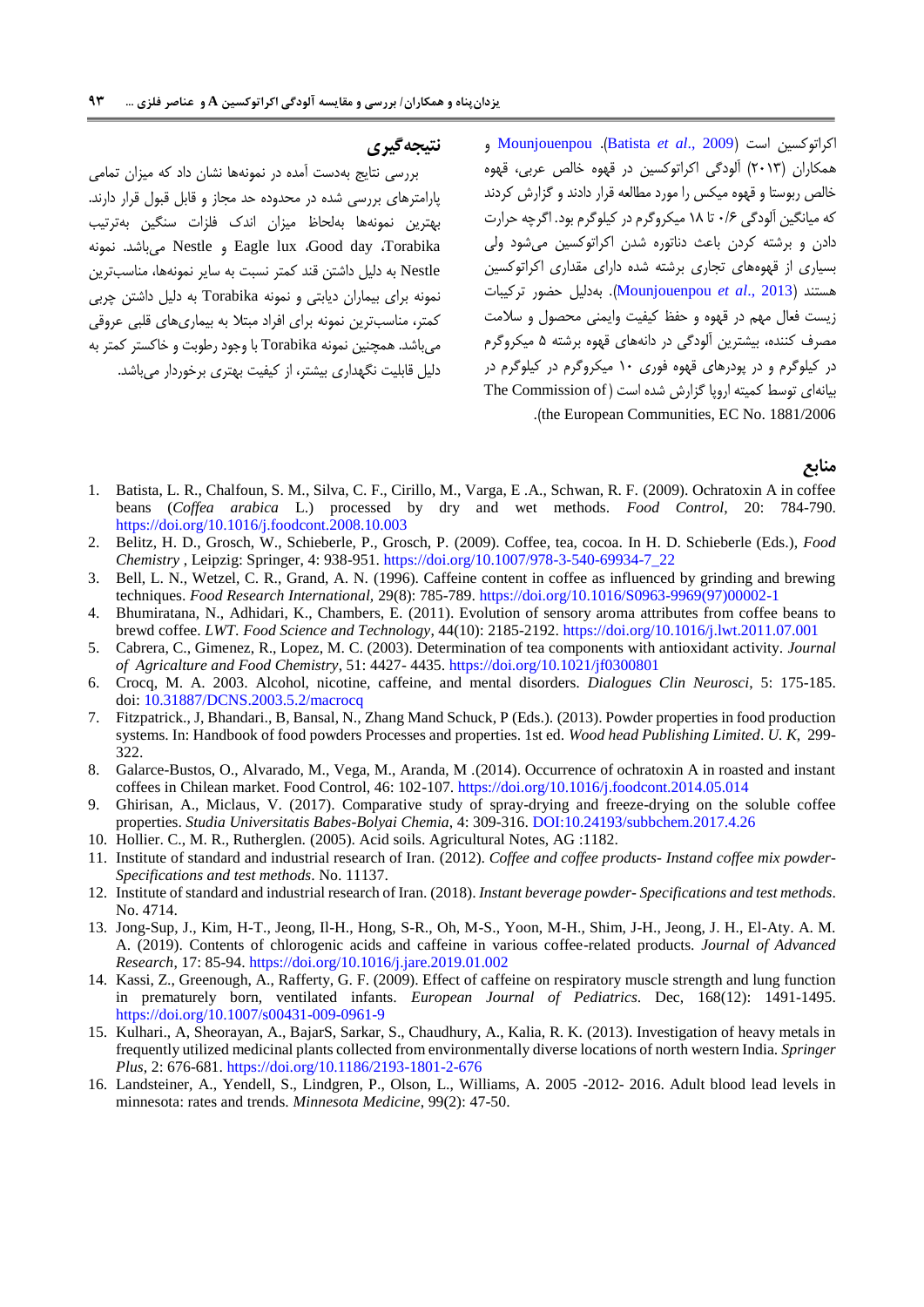- <span id="page-13-19"></span>17. Lathan, N., Edwards, S., Thomas, C., Agwaramgbo, L.(2013). Comparative Study of Lead Removal by Extracts of Spinach, Coffee, and Tea. *Journal of Environmental Protection*, 4: 250-257. [DOI:10.4236/jep.2013.43029](http://www.scirp.org/journal/PaperInformation.aspx?PaperID=28648)
- <span id="page-13-8"></span>18. Leroy, T., Ribeyre, F., Bertrand, B., Charmetant, P., Dufour, M., Montagnon, C., Marraccini, P., Pot, D. (2006). Genetics of coffee quality*. Brazilian Journal of Plant Physiology*, 18:229-242.
- <span id="page-13-2"></span>19. Mandal, B.K., Suzuki, K.T. (2002). Arsenic round the world: a review. Talanta, 58(1): 201-235. [https://doi.org/10.1016/S0039-9140\(02\)00268-0](https://doi.org/10.1016/S0039-9140(02)00268-0)
- <span id="page-13-20"></span>20. Matés, J. M., Safe, J. A., Alonso, F. J. M. (2010). Roles of dioxins and heavy metals in cancer and neurological diseases using ROS-mediated mechanisms. *Free Radical Biology and Medicine*, 49(9):1328-1341. <https://doi.org/10.1016/j.freeradbiomed.2010.07.028>
- <span id="page-13-4"></span>21. Moeenfard, M., Khaloo Kermani, P., Jaldan, Sh., Sharif, A. (2021). Caffeine Determination in Various Types of Coffee Brews and Studying the Effect of QuEChERS Method on Its Extraction Compare to Conventional Approach. *Iranian Food Science and Technology Research Journal*, 17(1): 173-186.
- <span id="page-13-15"></span>22. Motora, K. G., Beyene, T. T. (2017). Determination of Caffeine in Raw and Roasted Coffee Beans of ILU Abba Bora Zone, South West Ethiopia. *Indo American Journal* Of *Pharmaceutical Research*, 7: 463-470.DOI: [10.22067/ifstrj.v17i2.86410](https://dx.doi.org/10.22067/ifstrj.v17i2.86410)
- <span id="page-13-23"></span>23. Mounjouenpou, P., Durand, N., Guiraud, J-P., Tetmoun, S. A. M., Gueule, D., Guyot, B. (2013). Assessment of exposure to ochratoxin – A (OTA) through ground roasted coffee in two Cameroonian cities: Yaounde and Douala. *International Journal of Food Science and Nutrition Engineering* , 3(3): 35-39.
- <span id="page-13-0"></span>24. Naidu, M. M., Sulochanamma, G., Sampathu, S., Srinivas, P. (2008).Studies on extraction and antioxidant potential of green coffee. *Food Chemistry*, 107(1): 377-384. [DOI: 10.5923/j.food.20130303.03](doi:%2010.5923/j.food.20130303.03)
- <span id="page-13-18"></span>25. Nogaim, Q. A., Al-Dalali, S., Al-Badany, A., Farh, M. (2014). Determination of Some Heavy Metals in Yemeni Green Coffee. *Journal of Applied Chemistry*, 2 (4):13-18. <https://doi.org/10.1016/j.foodchem.2007.08.056>
- <span id="page-13-12"></span>26. Oberoi, D. P. S., Soji, D. S. (2015). Effect of drying methods and maltodextrin concentration on pigment content of watermelon juice powder. *Journal of Food Engineering*, 165: 172-178. <https://doi.org/10.1016/j.jfoodeng.2015.06.024>
- <span id="page-13-7"></span>27. Salamanca, C. A., Fiol, N., González, C., Saez, M., Villaescusa, I. (2017). Extraction of espresso coffee by using gradient of temperature. Effect on physicochemical and sensorial characteristics of espresso. *Food Chemistry*, 214: 622-630. <https://doi.org/10.1016/j.foodchem.2016.07.120>
- <span id="page-13-14"></span>28. Schuck, P., Dolivet, A., Jeantet, R. (2012). Analytical methods for food and dairy powders. *Wiley- Blackwell*, Oxford, 145–154.
- <span id="page-13-6"></span>29. Seenivasan, S., Manikandan, N., Nair, M. (2008). Chromium contamination in black tea and its transfer into tea brew. *Food Chemistry*, 106(3): 1066-1069. <https://doi.org/10.1016/j.foodchem.2007.07.027>
- <span id="page-13-17"></span>30. Senanayake, M. P., Perera, R., Liyanaarachchi, L. A. Dassanayake, M. P. (2013). Spices as a source of lead exposure: a market-basket survey in Sri Lanka. *Ceylon Medical Journal*, 58(4): 168-169.
- <span id="page-13-5"></span>31. Shah, A., Niaz, A., Ullah, N., Rehman, A., Akhlaq, M., Zakir, M. et al. (2013).Comparative study of heavy metals in soil and selected medicinal plants*. Journal of Chemistry*, 1-5.
- <span id="page-13-3"></span>32. Shiomi, N. (2015). An Assessment of the Causes of Lead Pollution and the Efficiency of Bioremediation by Plants and Microorganisms, in Advances in Bioremediation of Waste water and Polluted Soil: Intech.
- <span id="page-13-11"></span>33. Shittu, T. A, Lawal, M. O. (2007). Factors affecting instant properties of powdered cocoa beverages. *Food Chemistry*, 100: 91-98.<https://doi.org/10.1016/j.foodchem.2005.09.013>
- <span id="page-13-21"></span>34. Stelmach, E., Pohl, P., Szymczycha-Madeja, A. (2013). The suitability of the simplified method of the analysis of coffee infusions on the content of Ca, Cu, Fe, Mg, Mn and Zn and the study of the effect of preparation conditions on the leach ability of elements into the coffee brew. *Food Chemistry*, 141(3): 1956-1961. <https://doi.org/10.1016/j.foodchem.2013.05.011>
- <span id="page-13-10"></span>35. Teunou, E., Fitzpatrick, J. J., Synnott, E. C. (1999). Characterization of food powder flowability, *Journal of Food Engineering*, 39: 31-37. [https://doi.org/10.1016/S0260-8774\(98\)00140-X](https://doi.org/10.1016/S0260-8774(98)00140-X)
- <span id="page-13-13"></span>36. [Vauzour,](https://pubmed.ncbi.nlm.nih.gov/?term=Vauzour+D&cauthor_id=22254000) D., [Rodriguez-Mateos,](https://pubmed.ncbi.nlm.nih.gov/?term=Rodriguez-Mateos+A&cauthor_id=22254000) A, [Corona,](https://pubmed.ncbi.nlm.nih.gov/?term=Corona+G&cauthor_id=22254000) G., [Oruna-Concha,](https://pubmed.ncbi.nlm.nih.gov/?term=Oruna-Concha+MJ&cauthor_id=22254000) M. J., [Jeremy, P., Spencer,](https://pubmed.ncbi.nlm.nih.gov/?term=Spencer+JP&cauthor_id=22254000) E. (2010). Polyphenols and human health: prevention of disease and mechanisms of action. *Nutrients*, 2: 1106-1131. <https://doi.org/10.3390/nu2111106>
- <span id="page-13-1"></span>37. Vittayaporn, V., Wirunthanakrit, W. (2016). Preference mapping of commercial instant coffee Mix in Thailand. *SDU Research, Journal Sciences and Technology*, 9(2): 177-191.
- <span id="page-13-9"></span>38. Vitzthum, O. G. 1975. Chemie und Bearbeitung des Kaffees. Berlin Springer.
- <span id="page-13-22"></span>39. [Welna,](javascript:;) M., Szymczycha-Madeja, A., Pohl, P. (2014). Improvement of Determination of Trace Amounts of Arsenic and Selenium in Slim Coffee Products by HG-ICP-OES. [Food Analytical Methods,](https://link.springer.com/journal/12161) 7: 1016-1023. <https://doi.org/10.1007/s12161-013-9707-4>
- <span id="page-13-16"></span>40. WHO. 2007. Cancer Control: Knowledge into Action. Geneva: World Health Organization.